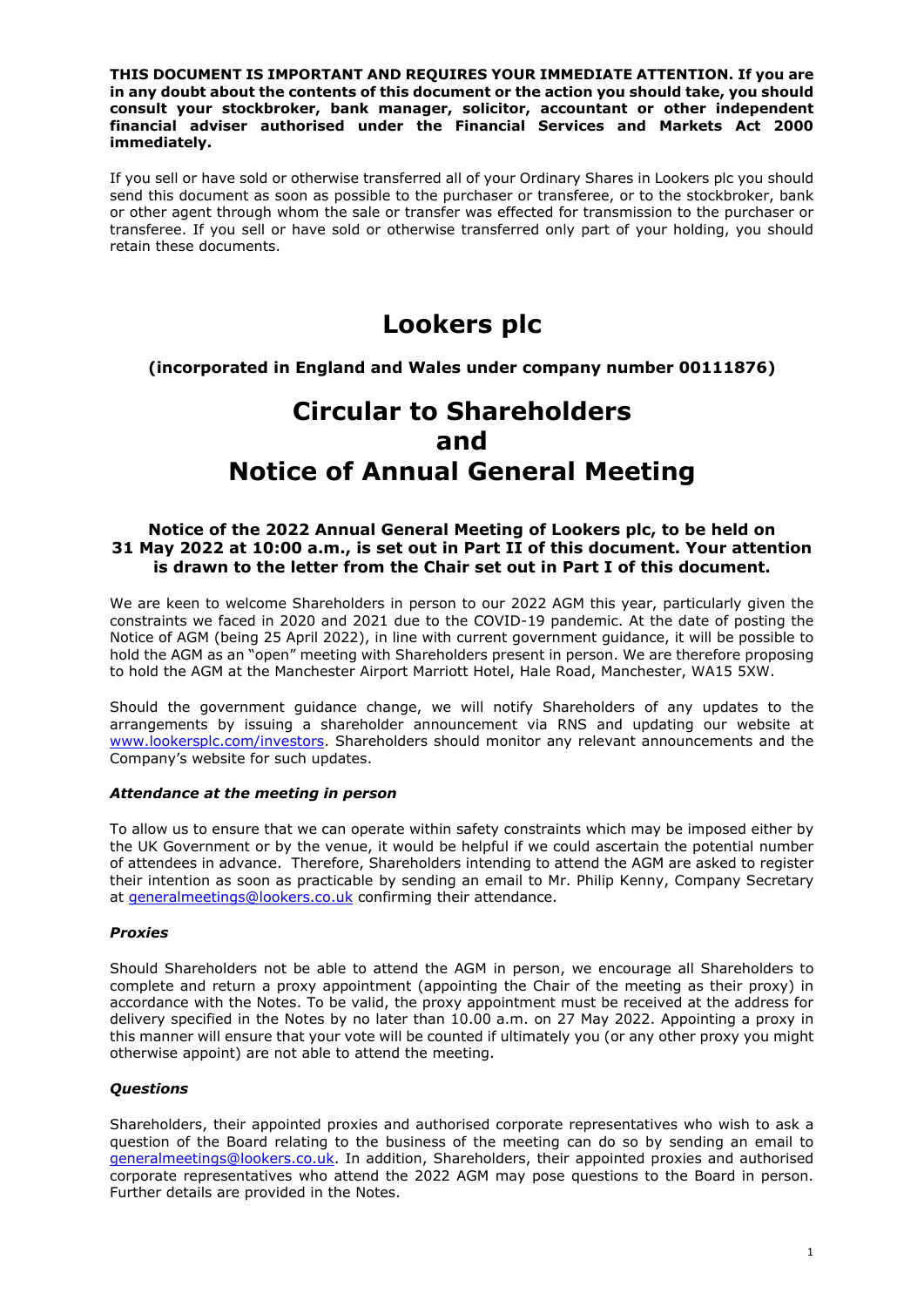# **Contents**

# **Page**

| <b>Expected timetable of principal events</b>                    |    |
|------------------------------------------------------------------|----|
| Directors, Company Secretary and advisers                        | 3  |
| Part I – Letter from the Chair                                   | 4  |
| Part II – Notice of Annual General Meeting and Explanatory Notes | 6  |
| <b>Part III - Definitions</b>                                    | 16 |
| <b>Director Biographies</b>                                      |    |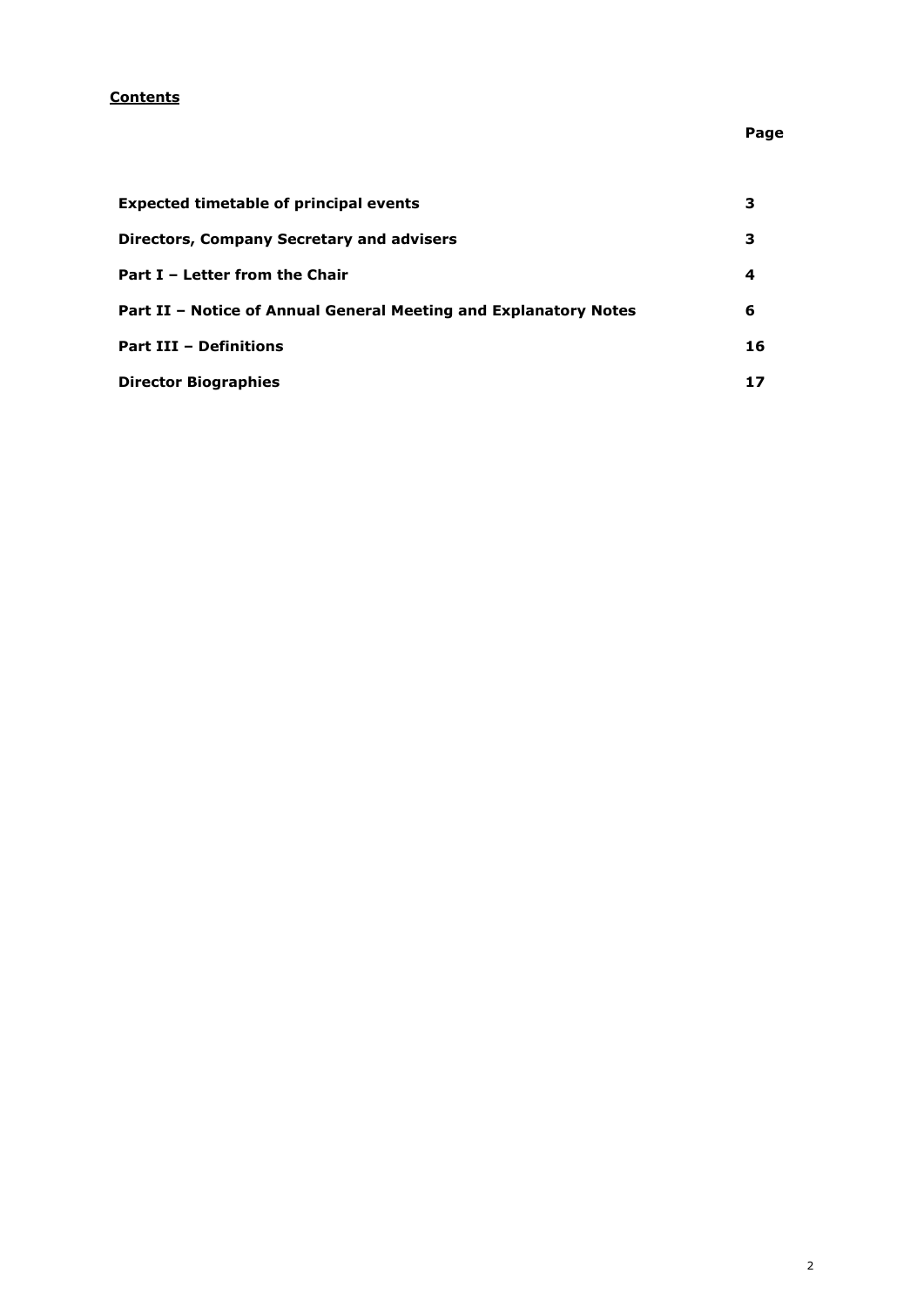# **Expected timetable of principal events**

| Event                                                                                           | <b>Time and Date</b>    |
|-------------------------------------------------------------------------------------------------|-------------------------|
| <b>Publication of this document</b>                                                             | 25 April 2022           |
| Latest time/day for receipt of the Form of<br><b>Proxy for the AGM</b>                          | 10.00 a.m., 27 May 2022 |
| Voting record time/day                                                                          | 10.00 a.m., 27 May 2022 |
| <b>Annual General Meeting</b>                                                                   | 10.00 a.m., 31 May 2022 |
| Latest time/day for receipt of the election to<br>participate in the Dividend Reinvestment Plan | 5:00 p.m., 1 June 2022  |

**Future times and dates are indicative only and are subject to change by the Company. If the expected timetable of events changes from the above, the Company will release an announcement to this effect. References to time in this document are to London time.**

# **Directors:**

Ian Alan Bull Robin James Churchouse Oliver Walter Laird Duncan Andrew McPhee Victoria Grant Mitchell Mark Douglas Raban Deborah Lynn Sherry Paul Van der Burgh

#### **Company Secretary:**

Philip John Kenny

#### **Registrars:**

Link Group 10th floor Central Square 29 Wellington Street Leeds LS1 4DL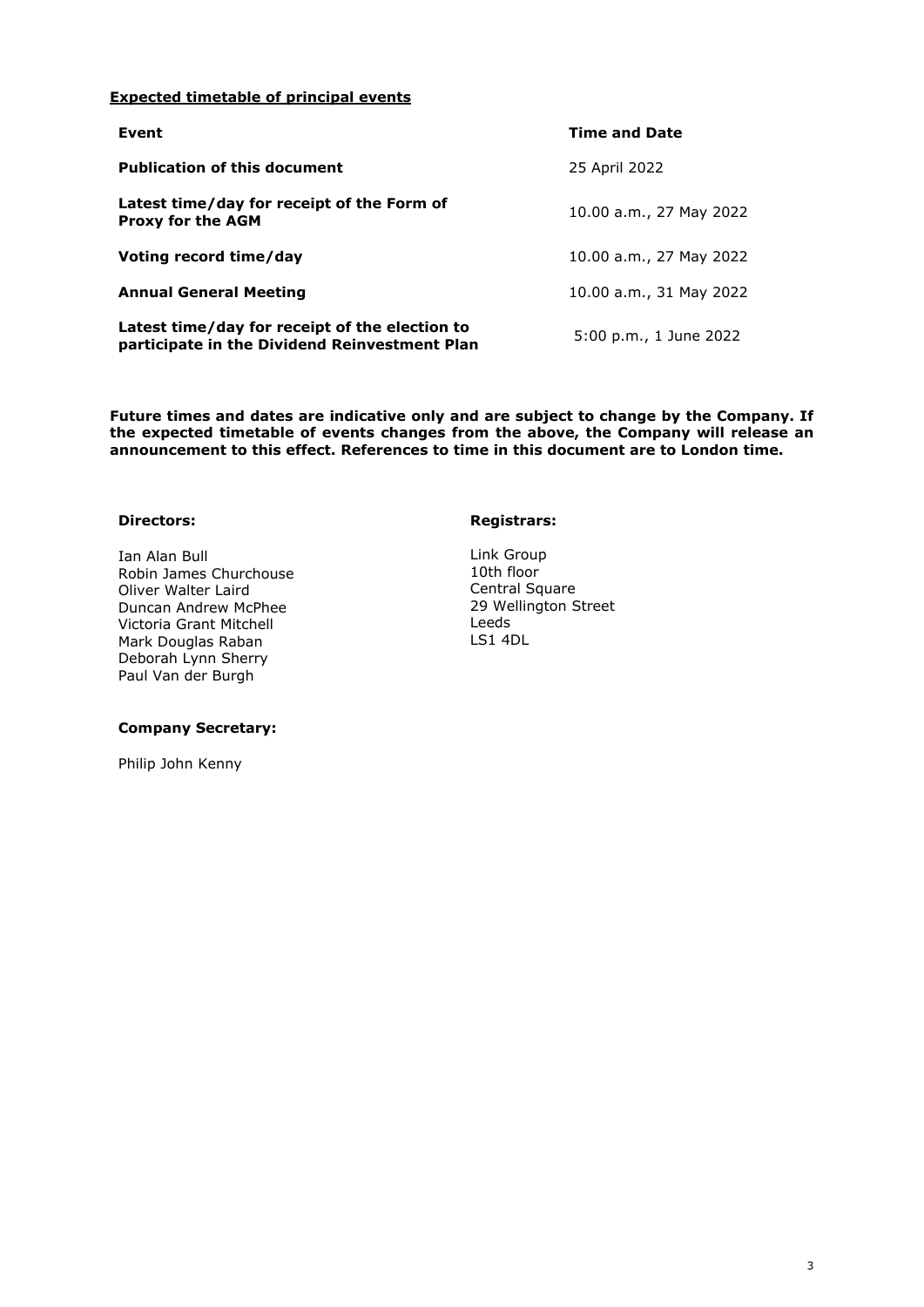# **Lookers plc**

# **Part I – Letter from the Chair of Lookers plc (the "Company")**

(Incorporated and registered in England and Wales with No. 00111876)

*Directors: Registered Office:* Ian Alan Bull Robin James Churchouse Oliver Walter Laird Duncan Andrew McPhee Victoria Grant Mitchell Mark Douglas Raban Deborah Lynn Sherry Paul Van der Burgh

Lookers House, 3 Etchells Road, West Timperley, Altrincham, United Kingdom, WA14 5XS

25 April 2022

Dear Shareholder,

#### **2022 AGM**

As your new Chair, I am looking forward to welcoming you to the Lookers 2022 AGM which will be held at the Manchester Airport Marriott Hotel, Hale Road, Manchester, WA15 5XW on 31 May 2022 at 10:00 a.m.

I encourage you to read the formal notice of the meeting and the proposed resolutions to be considered, as set out in Part II of this document. Notes to the formal notice are set out on pages 9 to 11 below, with further explanatory notes of the proposed resolutions set out on pages 12 to 15 below. In addition to the standard items of business, I would like to draw your attention to the following:

# **Dividend**

The Board is recommending for approval at the AGM a final dividend of 2.5 pence per ordinary share in respect of the financial year ended 31 December 2021. The Company offers shareholders the choice of a share alternative to a cash dividend through its Dividend Reinvestment Plan ("DRIP"). More information about the DRIP is provided on page 12 of this document.

#### **Directors**

As well as my own appointment as Chair from 1 October last year, 2021 also saw the appointment of Oliver Laird as your new Chief Financial Officer with effect from 15 November 2021, and earlier this year, we announced the appointment of new Independent Non-Executive Director Deborah Sherry.

As is customary, Deborah, Oliver and I will stand for election for the first time at this year's AGM and all the other continuing Directors will stand for re-election. Our biographical details can be found on pages 17-20.

#### **Articles of Association**

We are proposing amendments to the Articles of Association, to align them with current market practice and to ensure that we are positioned to embrace technological advances to improve accessibility and participation at our meetings. Further details of the proposed changes can be found on pages 14 and 15.

#### **Attendance at the meeting in person**

Shareholders intending to attend the AGM, are asked to register their intention as soon as practicable by sending an email confirming their attendance to Mr. Philip Kenny, Company Secretary, at [generalmeetings@lookers.co.uk.](mailto:generalmeetings@lookers.co.uk)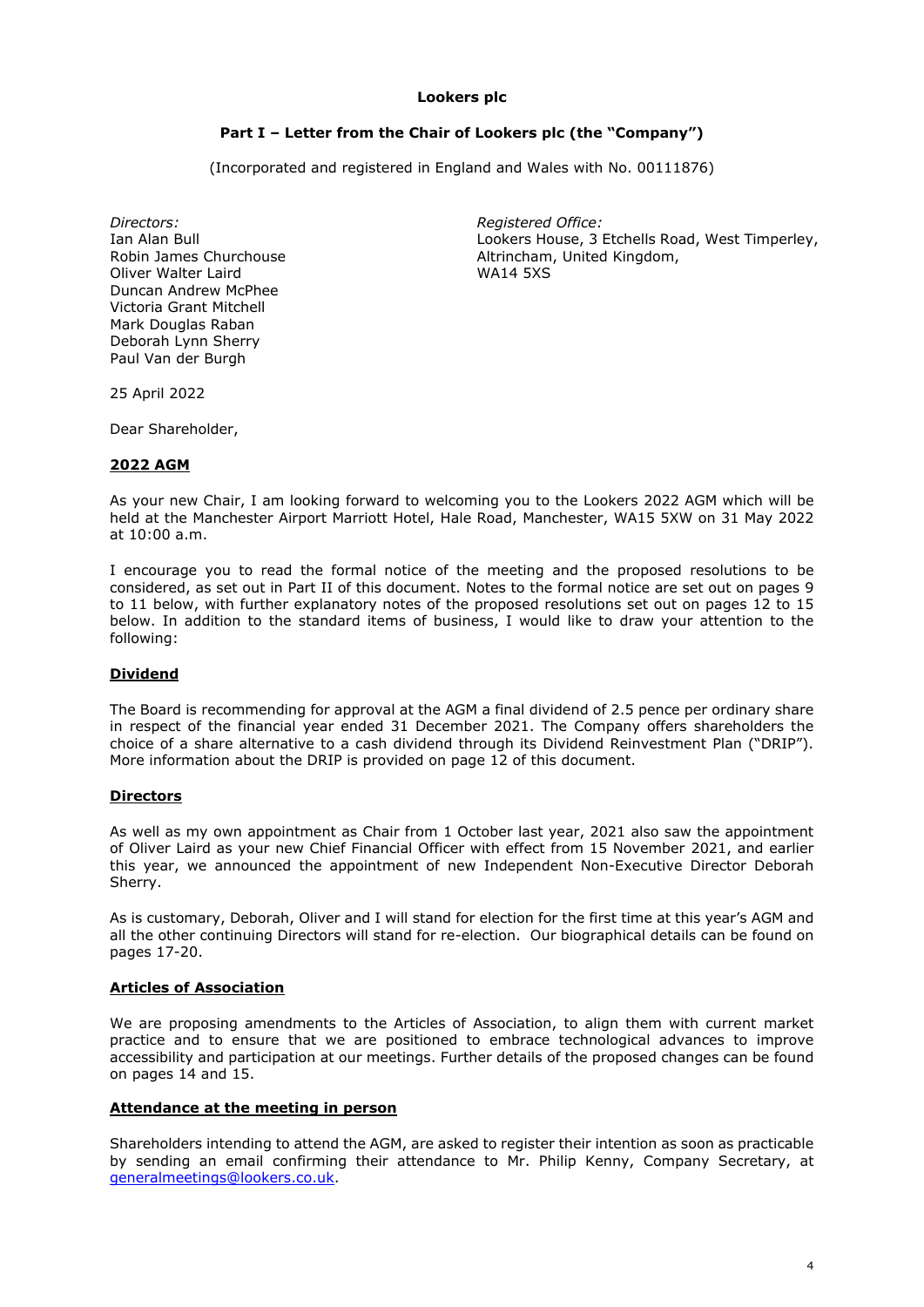# **Action to be taken**

# **Proxy Appointment**

We encourage all Shareholders to complete and return a proxy appointment (appointing the Chair of the meeting as their proxy) in accordance with the Notes set out in Part II of this document. To be valid, the proxy appointment must be received at the address for delivery specified in the Notes by no later than 10.00 a.m. on 27 May 2022. Appointing a proxy in this manner will ensure that your vote will be counted if ultimately you (or any other proxy you might otherwise appoint) are not able to attend the AGM. However, this will not preclude you from being able to attend the AGM.

You can appoint a proxy by:

- logging onto [www.signalshares.com](http://www.signalshares.com/) and submitting a proxy appointment online by following the instructions. If you have not previously done so, you will need to register. To do this, you will need your Investor Code detailed on your share certificate (or otherwise available from the Company's registrar, Link Group); or
- submitting (if you are a CREST member) a proxy appointment electronically by using the CREST voting service.

If you would prefer to use a paper proxy form to appoint your proxy, you may request one from the Company's registrar, Link Group, by calling the shareholder helpline. Details of the helpline and further information on how to appoint a proxy to vote on your behalf are set out in the Notes set out in Part II of this document.

If you are in any doubt as to what action you should take, you are recommended to seek your own personal financial advice from your stockbroker, bank manager, solicitor, accountant or other independent financial adviser authorised under the FSMA.

# **Questions**

Shareholders who wish to ask a question of the Board relating to the business of the meeting can do so by sending an email to [generalmeetings@lookers.co.uk.](mailto:generalmeetings@lookers.co.uk) In addition, Shareholders who attend the AGM in person may pose questions to the Board in person. Further details are provided in the Notes.

We will ensure, to the extent practicable, that answers to questions received by 10:00 a.m. on 17 May 2022 are published on our website by 10.00 a.m. on 24 May 2022. The Company will endeavour to publish responses to any questions received after 10:00 a.m. on 17 May 2022 on the Company's website in advance of the AGM. Please note that in the interests of efficiency and to avoid unnecessary repetition, if multiple questions are submitted with a common theme, they will be answered as one question.

# **Recommendation**

The Board considers that the Resolutions as set out in the Notice are in the best interests of the Company and the Shareholders as a whole, and the Board unanimously recommends that Shareholders vote in favour of them. The Directors intend to do so in respect of their own holdings.

Yours faithfully,

**Ian Bull Chair**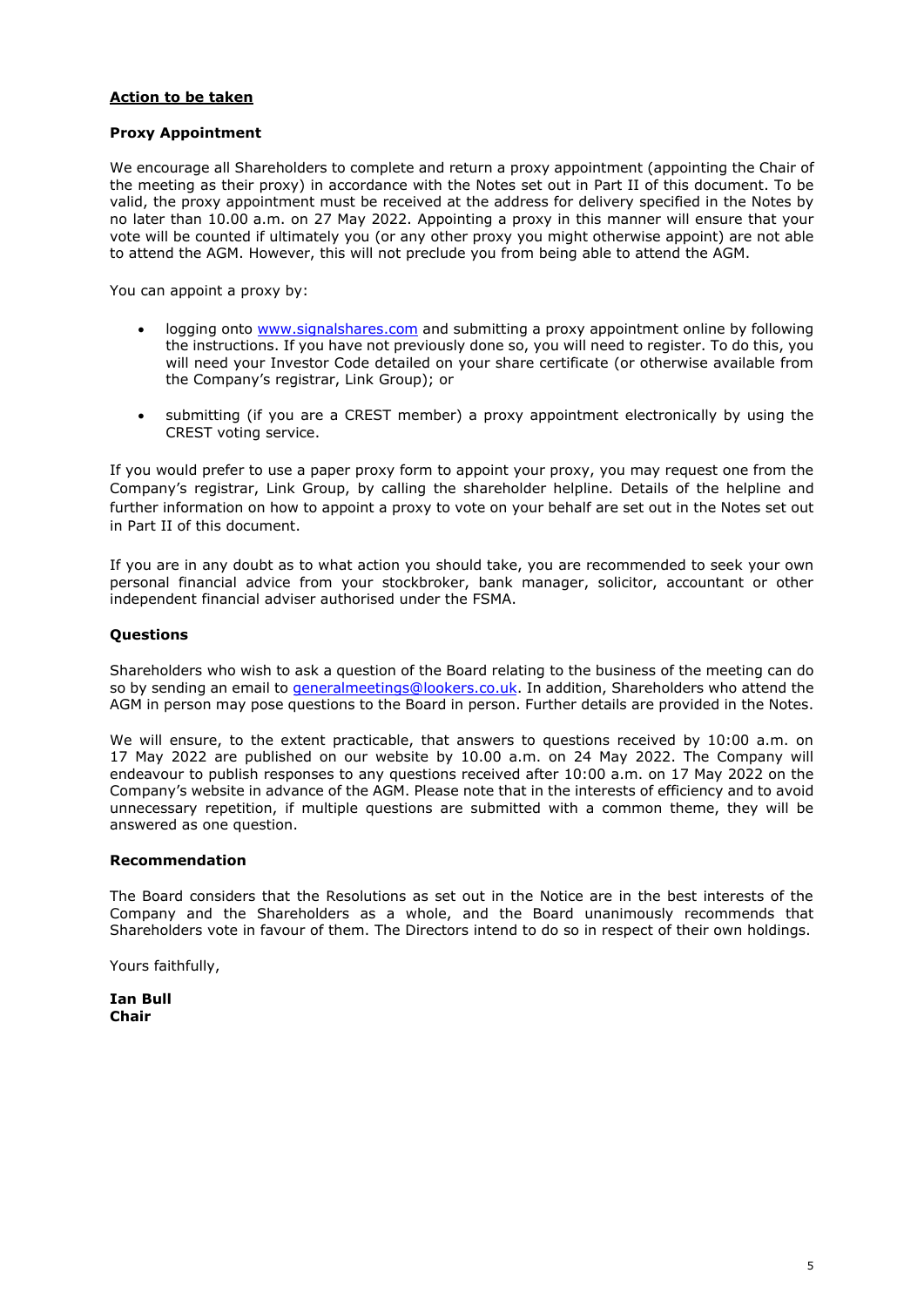# **Part II – Notice of the 2022 Annual General Meeting**

# **LOOKERS PLC (the "Company")**

# **NOTICE OF ANNUAL GENERAL MEETING**

**NOTICE IS HEREBY GIVEN** that the 2022 annual general meeting (**"AGM**") of the Company will be held at the Manchester Airport Marriott Hotel, Hale Road, Manchester, WA15 5XW on 31 May 2022 at 10:00 a.m. to conduct the business set out in the resolutions below:

# **RESOLUTIONS**

**Resolutions 1 to 14 (inclusive) are proposed as ordinary resolutions.** For each of these to be passed, more than half of the votes cast must be in favour of the resolution.

**Resolutions 15 to 19 (inclusive) are proposed as special resolutions.** For each of these to be passed, more than three quarters of the votes cast must be in favour of the resolution.

- 1. To receive and adopt the accounts for the year ended 31 December 2021, together with the Reports of the Directors and of the Auditors thereon.
- 2. To approve the Directors' Remuneration Report for the year ended 31 December 2021.
- 3. To declare a final dividend of 2.5p per ordinary share in the Company in respect of the year ended 31 December 2021 payable to shareholders on the register of members as at close of business on Friday 20 May 2022.
- 4. To re-appoint BDO LLP as the auditors to the Company, to hold office until the end of the next general meeting at which accounts are laid before the Company.
- 5. To authorise the Audit and Risk Committee of the Company to determine the remuneration of the auditors of the Company.
- 6. To elect Ian Alan Bull as a Director.
- 7. To elect Deborah Lynn Sherry as a Director.
- 8. To elect Oliver Walter Laird as a Director.
- 9. To re-elect Robin James Churchouse as a Director.
- 10. To re-elect Duncan Andrew McPhee as a Director.
- 11. To re-elect Victoria Grant Mitchell as a Director.
- 12. To re-elect Mark Douglas Raban as a Director.
- 13. To re-elect Paul Van der Burgh as a Director.

# **Authority to allot shares**

- 14. THAT, the Board be and it is hereby generally and unconditionally authorised pursuant to section 551 of the 2006 Act (in substitution for any existing authority to allot shares):
	- i. to allot shares in the Company and to grant rights to subscribe for or to convert any security into shares in the Company up to an aggregate nominal amount of £6,532,328, being approximately one-third of the issued share capital of the Company; and further
	- ii. to exercise all powers of the Company to allot equity securities (within the meaning of section 560 of the said Act) in connection with a rights issue in favour of ordinary Shareholders where the equity securities respectively attributable to the interests of all ordinary Shareholders are proportionate (as nearly as may be) to the respective numbers of Ordinary Shares held by them up to an aggregate nominal amount of £13,064,657 being approximately two-thirds of the issued share capital of the Company (such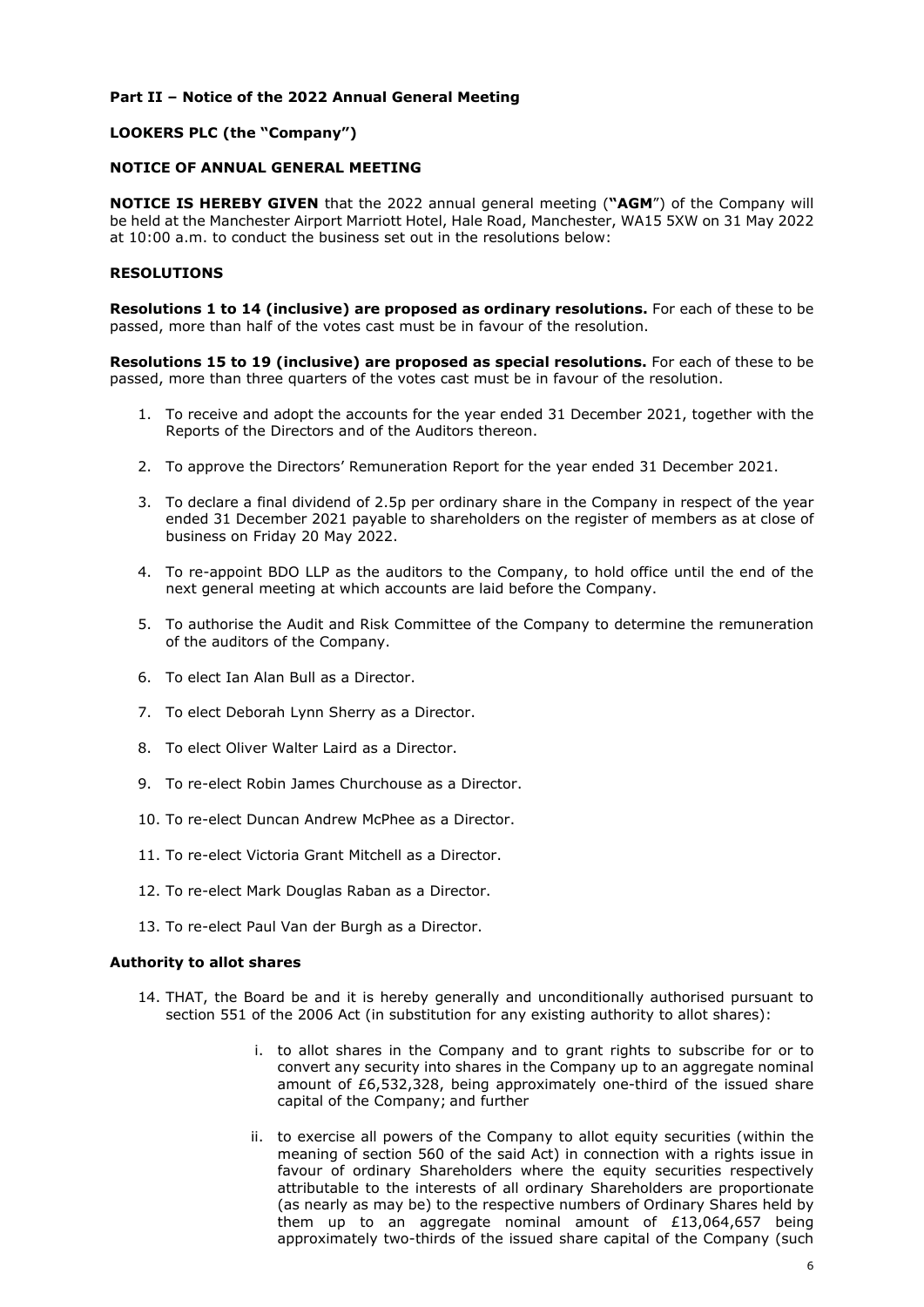amount to be reduced by any allotments or grants made under resolution 14  $(i)$ ),

provided that such authority shall expire at the end of the next AGM of the Company (or, if earlier, at the close of business on 31 May 2023) after the passing of this resolution, save that the Company may before such expiry make an offer or agreement which would or might require such shares to be allotted or rights to subscribe for or convert securities into shares to be granted after such expiry, and the Board may allot shares and grant rights to subscribe or convert securities into shares in pursuance of such offer or agreement as if the authority conferred by this resolution had not expired.

# **Authority to disapply pre-emption rights**

- 15. THAT, if resolution 14 as set out in the Notice is passed, the Board be authorised pursuant to section 570 of the 2006 Act to allot equity securities (as defined in section 560 of the said Act) for cash under the general authority conferred by resolution 14 as set out in the Notice and/or empowered pursuant to section 573 of the said Act to sell ordinary shares (as defined in section 560 of the said Act) held by the Company as treasury shares (as defined in section 724 of the said Act) for cash, as if section 561(1) of the said Act did not apply to such allotment or sale, such authority to be limited to the allotment of equity securities or the sale of treasury shares:
	- i. in connection with or pursuant to an offer by way of rights, open offer or other pre-emptive offer to the holders of shares in the Company and other persons entitled to participate therein in proportion (as nearly as practicable) to their respective holdings, subject to such exclusions or other arrangements as the Directors may consider necessary or expedient to deal with fractional entitlements or legal or practical problems under the laws of any territory or the regulations or requirements of any regulatory authority or any stock exchange in any territory; and
	- ii. otherwise than under paragraph (i) above, up to a nominal amount of £979,850,

such authority to expire at the end of the next AGM of the Company after the passing of this resolution (or, if earlier, at the close of business on 31 May 2023), but in each case prior to its expiry, the Company may make offers or enter into agreements, which would or might require equity securities to be allotted (and treasury shares to be sold) after the authority expires, and the Board may allot equity securities (and sell treasury shares) under any such offer or agreement as if the authority had not expired.

- 16. THAT, if resolution 14 as set out in the notice of this meeting is passed the Board be authorised pursuant to section 570 of the 2006 Act in addition to any authority granted under resolution 15 as set out in the Notice to allot equity securities (as defined in section 560 of the said Act) for cash under the authority given by that resolution and/or to sell Ordinary Shares held by the Company as treasury shares for cash as if section 561(1) of the said Act did not apply to any such allotment or sale, such authority to be:
	- i. limited to the allotment of equity securities or sale of treasury shares up to a nominal amount of £979,850; and
	- ii. used only for the purposes of financing (or refinancing, if the authority is to be used within six months after the original transaction) a transaction which the Board of the Company determines to be an acquisition or another capital investment of a kind contemplated by the Statement of Principles on Disapplying Pre-Emption Rights most recently published by the Pre-Emption Group prior to the date of this notice,

such authority to expire at the end of the next AGM of the Company (or, if earlier, at the close of business on 31 May 2023) but in each case, prior to its expiry the Company may make offers, and enter into agreements, which would, or might, require equity securities to be allotted (and treasury shares to be sold) under any such offer or agreement as if the authority had not expired.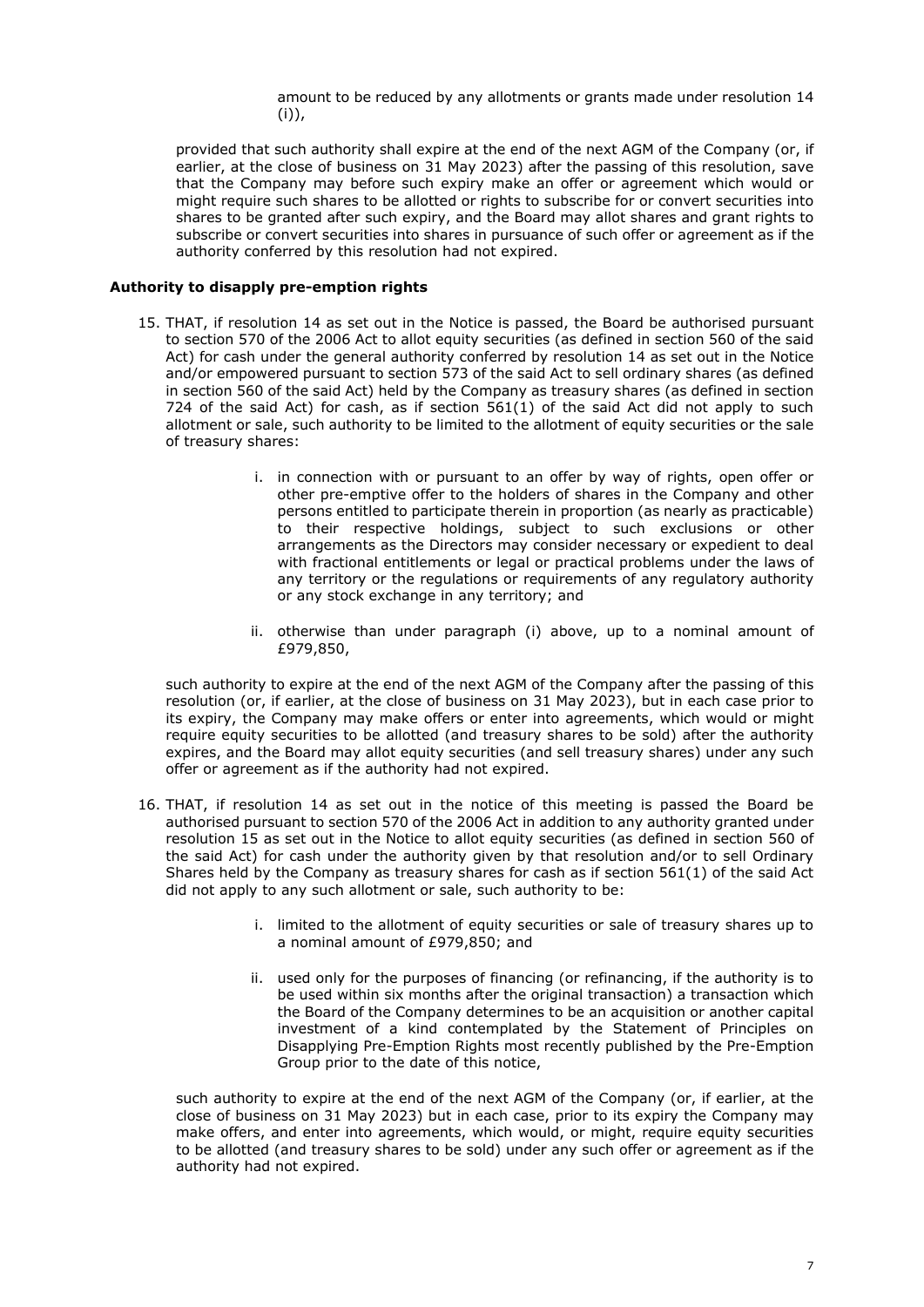#### **Authority to purchase own shares**

- 17. THAT, the Company be generally and unconditionally authorised pursuant to section 701 of the 2006 Act, to make market purchases (as defined in section 693(4) of the 2006 Act) of up to 39,193,973 ordinary shares of 5p each in the capital of the Company (being approximately 10% of the current issued ordinary share capital of the Company) on such terms and in such manner as the Directors of the Company may from time to time determine, provided that:
	- i. the amount paid for each share (exclusive of expenses) shall not be more than the higher of: (1) 5% above the average of the middle market quotation for Ordinary Shares as derived from the Daily Official List of London Stock Exchange plc for the five business days before the date on which the contract for the purchase is made, and (2) an amount equal to the higher of the price of the last independent trade and highest current independent purchase bid as derived from the trading venue where the purchase was carried out, or less than 5p per share; and
	- ii. the authority herein contained shall expire at the end of the AGM of the Company to be held in 2022 or on 31 May 2023, whichever is earlier, provided that the Company may, before such expiry, make a contract to purchase its own shares which would or might be executed wholly or partly after such expiry, and the Company may make a purchase of its own shares in pursuance of such contract as if the authority hereby conferred had not expired.

#### **Calling general meetings on short notice**

18. THAT, as permitted by section 307A of the 2006 Act, any general meeting of the Company (other than the AGM of the Company) shall be called by notice of at least 14 clear days in accordance with the provisions of the Articles of Association of the Company provided that the authority of this resolution shall expire at the end of the AGM of the Company to be held in 2022 (or, if earlier, at the close of business on 31 May 2023).

#### **Amending the Company's Articles of Association**

19. THAT with effect from the end of the meeting, the articles of association produced to the meeting and initialled by the chair of the meeting for the purpose of identification, are adopted as the articles of association of the Company in substitution for, and to the exclusion of, the Company's existing articles of association.

Dated 25 April 2022

**By Order of the Board**

Philip John Kenny **Secretary**

**Registered Office:** Lookers House, 3 Etchells Road, West Timperley, Altrincham, WA14 5XS, United Kingdom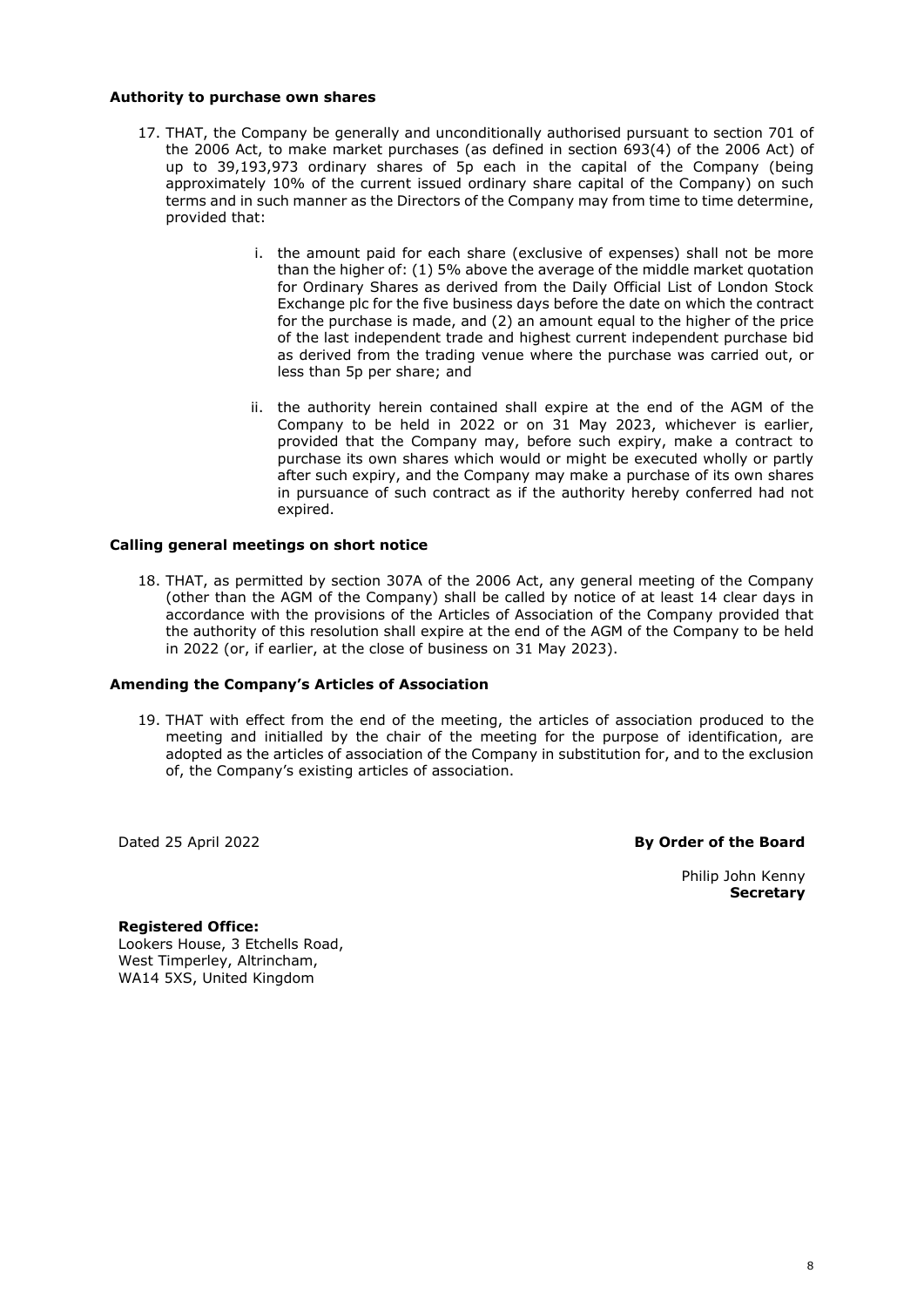#### **Notes:**

- 1. **Shareholders wishing to attend the meeting are asked to register their attendance as soon as practicable by sending an email to Mr. Philip Kenny, Company Secretary at [generalmeetings@lookers.co.uk](mailto:generalmeetings@lookers.co.uk) confirming their attendance.**
- 2. **We recommend that all Shareholders appoint the Chair of the meeting as proxy. This will ensure that your vote is counted even if attendance at the AGM is restricted or, if you or any other proxy you might appoint are unable to attend in person.**
- 3. Any member ordinarily entitled to attend and vote at the AGM is entitled to appoint one or more proxies (who need not be a member of the Company) to attend and to vote instead of the member.
- 4. The appointment of a proxy does not preclude a member from attending and voting at the meeting in person, should they subsequently decide to do so.
- 5. The right to appoint a proxy does not apply to persons whose shares are held on their behalf by another person and who have been nominated to receive communications from the company in accordance with section 146 of the 2006 Act ("**Nominated Persons**"). Nominated Persons may have a right under an agreement with the registered shareholder who holds the shares on their behalf to be appointed (or to have someone else appointed) as a proxy. Alternatively, if nominated persons do not have such a right, or do not wish to exercise it, they may have a right under such an agreement to give instructions to the person holding the shares as to the exercise of voting rights.
- 6. In the case of joint registered holders of any share, the signature of any one holder will suffice when completing the proxy/voting form. If multiple instructions are received, the instructions of the most senior joint holder will be accepted in priority to other instructions. Seniority will be determined by the order in which the names stand in the register of members for the joint holding.
- 7. Any corporation which is a shareholder can appoint one or more corporate representatives who may exercise on its behalf all of its powers as a shareholder provided that, if it is appointing more than one corporate representative, it does not do so in relation to the same share or shares. If a corporate representative wishes to attend the AGM in person, any such representative should bring to the meeting written evidence of their appointment, such as a certified copy of a board resolution of, or a letter from, the corporation concerned confirming the appointment.
- 8. In order to reduce the Company's environmental impact, members are encouraged to appoint a proxy electronically. This can be done by:
	- logging onto **www.signalshares.com** and submitting a proxy appointment online by following the instructions. If you have not previously done so, you will need to register. To do this, you will need your Investor Code detailed on your share certificate (or otherwise available from the Company's registrar, Link Group); or
	- submitting (if you are a CREST member) a proxy appointment electronically by using the CREST voting service.

Please note that proxy appointments must be received by no later than 10.00 a.m. on 27 May 2022 to be valid.

9. A member who would prefer a paper proxy form may request one from the Company's registrar by calling the helpline number below. A paper proxy appointment form must be completed in accordance with the instructions that accompany it and then delivered (together with any power of attorney or other authority under which it is signed, or a copy certified by a notary or in some other way approved by the board) to Link Group, Central Square, 10th Floor, 29 Wellington Street, Leeds, LS1 4DL (the address must be completed in block capitals).

All proxy appointments must be received by no later than 10.00 a.m. on 27 May 2022 to be valid.

The Company's registrar, Link Group, can be contacted on its helpline number by calling +44 (0) 371 664 0300 (Calls are charged at the standard geographic rate and will vary by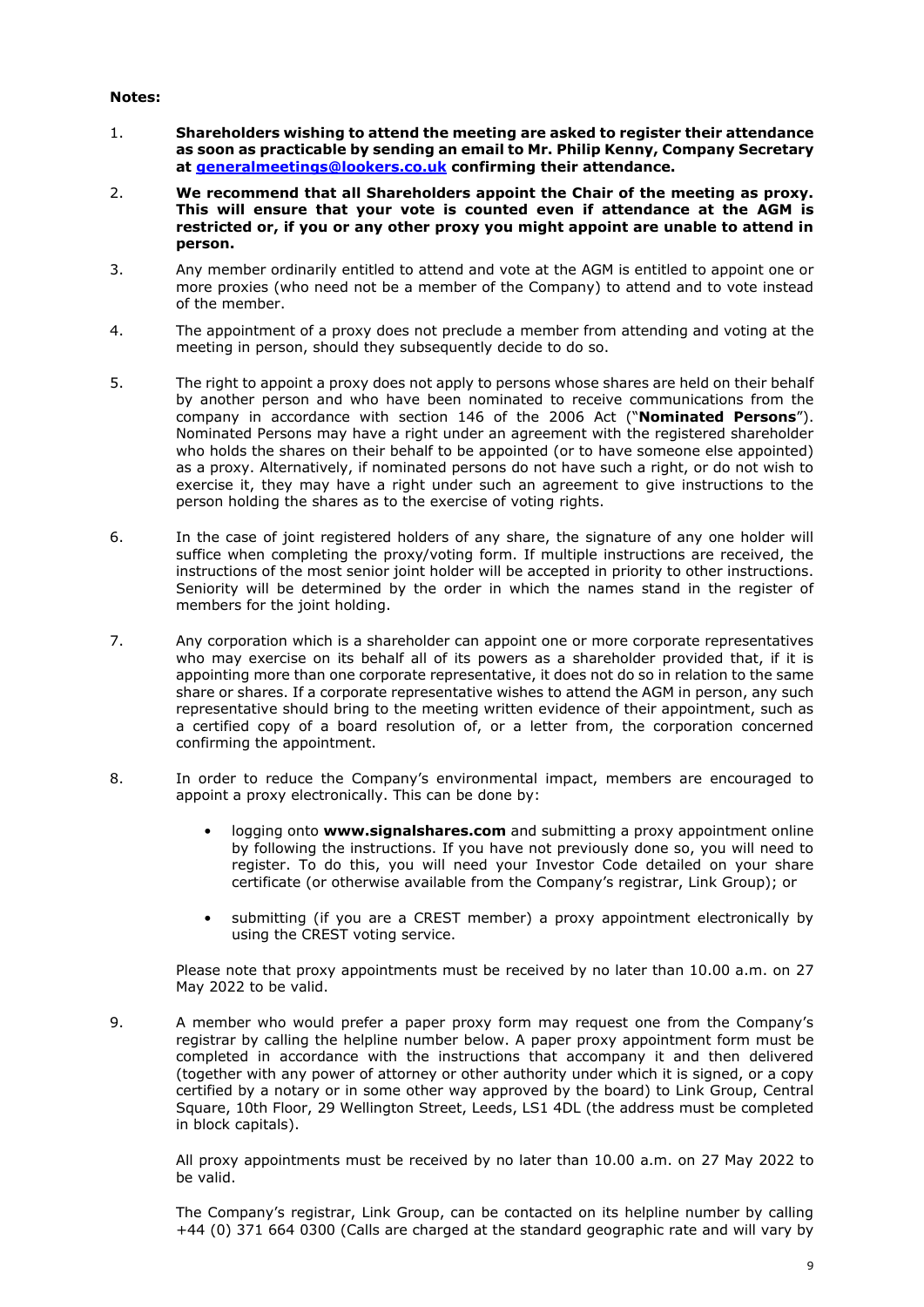provider. Calls outside the United Kingdom will be charged at the applicable international rate. Lines are open between 09:00 - 17:30, Monday to Friday excluding public holidays in England and Wales).

- 10. Any member with the right to attend the AGM is entitled, pursuant to section 319A of the 2006 Act to ask any question relating to the business being dealt with at the meeting. Shareholders who wish to ask a question of the Board relating to the business of the meeting can do so by sending an email to [generalmeetings@lookers.co.uk.](mailto:generalmeetings@lookers.co.uk) In addition, Shareholders who attend the 2021 AGM in person may pose questions to the Board in person. Shareholders who wish to pose questions in advance of the meeting (by sending an email to *generalmeetings@lookers.co.uk*) are encouraged to send their questions as soon as possible. The Company will, to the extent practicable, answer any such questions unless (i) to do so would interfere unduly with the preparation for the meeting or involve the disclosure of confidential information; or (ii) it is undesirable in the interests of the Company or the good order of the meeting that the question be answered; or (iii) the answer has already been given on a website in the form of an answer to a question. In the interests of efficiency and to avoid unnecessary repetition, if multiple questions are submitted with a common theme, they will be answered as one question. We will ensure, to the extent practicable, that answers to questions received by 10:00 a.m. 17 May 2022 are published on our website by 10.00 a.m. on 24 May 2022. The Company will endeavour to publish responses to any questions received after 17 May 2022 on the Company's website in advance of the AGM. A member may not use any electronic address provided by the Company in this document or in any accompanying document or on any website for communicating with the Company for any purpose in relation to the AGM other than as expressly stated in or on it.
- 11. From the date of this Notice and for the following two years the following information will<br>be available on the Company's website and can be accessed at be available on the Company's website and can be accessed at **www.lookersplc.com/investors**:
	- (i) the matters set out in this Notice;
	- (ii) the total numbers of shares in the Company and shares of each class, in respect of which members are entitled to exercise voting rights at the meeting; and
	- (iii) the totals of the voting rights that members are entitled to exercise at the meeting in respect of the shares of each class.

Any members' statements, members' resolutions and members' matters of business received by the Company after the date of this Notice will be added to the information already available on the website as soon as reasonably practicable and will also be made available for the following two years.

- 12. **The right of members to vote at the AGM is determined by reference to the register of members. As permitted by section 360B(3) of the 2006 Act and Regulation 41 of the Uncertificated Securities Regulations 2001, Shareholders (including those who hold shares in uncertificated form) must be entered on the Company's share register at the close of business on 27 May 2022 in order to be entitled to attend (in ordinary circumstances) and vote at the 2022 AGM. Shareholders may only cast votes in respect of shares held at such time. Changes to entries on the relevant register after that time shall be disregarded in determining the rights of any person to attend or vote at the 2022 AGM.**
- 13. Copies of the service contracts and letters of appointment of each of the Directors are available for inspection at the registered office of the Company during usual business hours on any weekday (public holidays excluded) and at the place of the AGM from at least 15 minutes prior to and until the end of the AGM.
- 14. Background details of each Director who is being proposed for election or re-election by Shareholders, including their membership of Board committees, and their contributions to the Company are set out from page 17 of this document.
- 15. The total number of ordinary shares of 5p each in issue as at the date of this document was 391,939,732 Ordinary Shares and the total level of voting rights was 391,939,732, none of which were attached to shares held in treasury by the Company.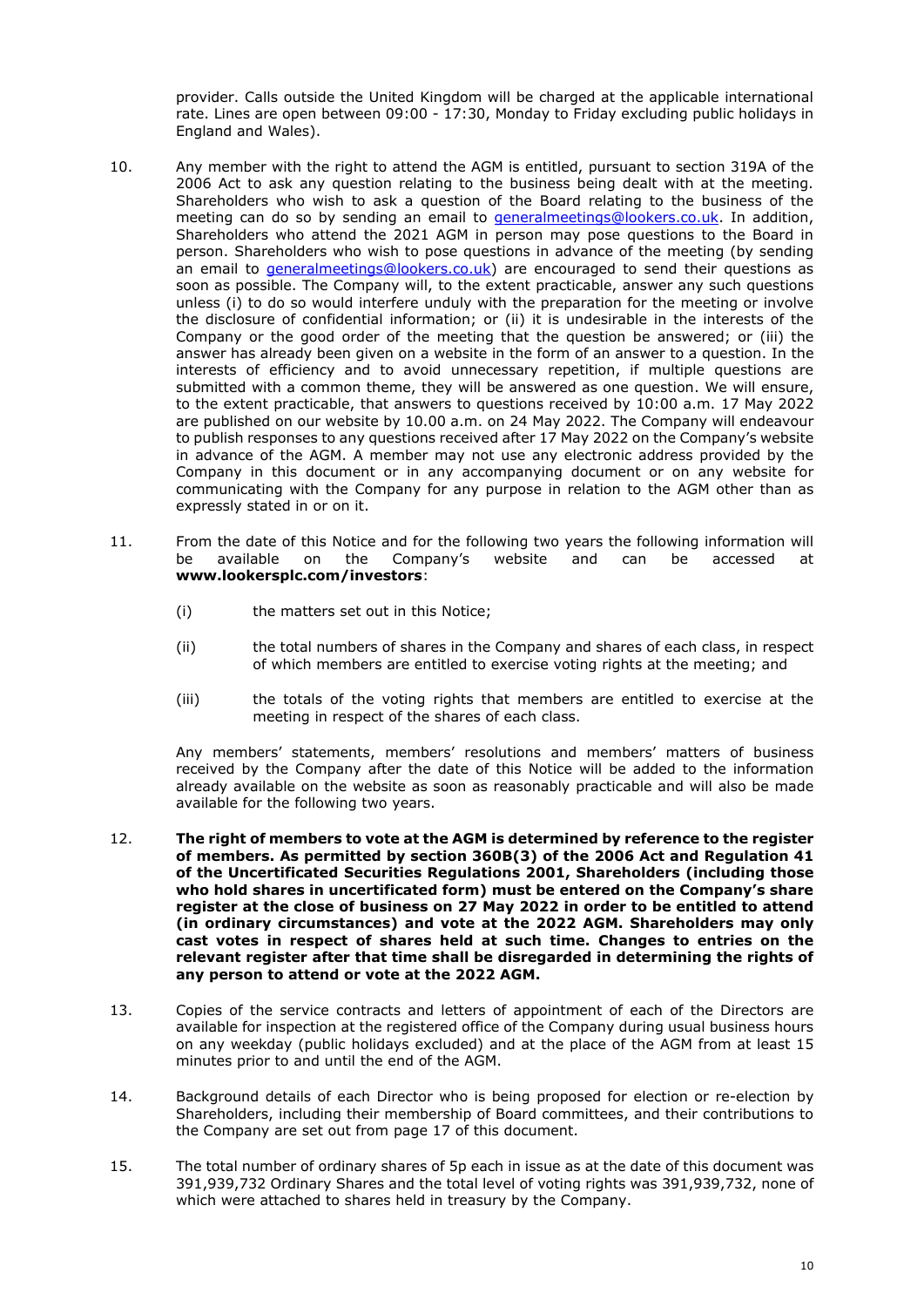- 16. CREST members who wish to appoint one or more proxies through the CREST system may do so by using the procedures described in "the CREST voting service" section of the CREST Manual. CREST personal members or other CREST sponsored members, and those CREST members who have appointed one or more voting service providers, should refer to their CREST sponsor or voting service provider(s), who will be able to take the appropriate action on their behalf. In order for a proxy appointment or a proxy instruction made using the CREST voting service to be valid, the appropriate CREST message (CREST proxy appointment instruction) must be properly authenticated in accordance with the specifications of CREST's operator, Euroclear UK & Ireland Limited (Euroclear), and must contain all the relevant information required by the CREST Manual. To be valid, the message (regardless of whether it constitutes the appointment of a proxy or is an amendment to the instruction given to a previously appointed proxy) must be transmitted so as to be received by Link Group (ID RA10), as the Company's "issuer's agent", by no later than 10.00 a.m. on 27 May 2022. After this time any change of instruction to a proxy appointed through the CREST system should be communicated to the appointee through other means. The time of the message's receipt will be taken to be when (as determined by the timestamp applied by the CREST Applications Host) the issuer's agent is first able to retrieve it by enquiry through the CREST system in the prescribed manner. Euroclear does not make available special procedures in the CREST system for transmitting any particular message. Normal system timings and limitations apply in relation to the input of CREST proxy appointment instructions. It is the responsibility of the CREST member concerned to take (or, if the CREST member is a CREST personal member or a CREST sponsored member or has appointed any voting service provider(s), to procure that his CREST sponsor or voting service provider(s) take(s)) such action as is necessary to ensure that a message is transmitted by means of the CREST system by any particular time. CREST members and, where applicable, their CREST sponsors or voting service providers should take into account the provisions of the CREST Manual concerning timings as well as its section on "Practical limitations of the system". In certain circumstances the Company may, in accordance with the Uncertificated Securities Regulations 2001 or the CREST Manual, treat a CREST proxy appointment instruction as invalid.
- 17. Pursuant to Chapter 5 of Part 16 of the 2006 Act (sections 527 to 531), where requested by either a member or members having a right to vote at the meeting and holding at least 5% of total voting rights of the Company or at least 100 members having a right to vote at the meeting and holding, on average, at least £100 of paid up share capital, the Company must publish on its website, a statement setting out any matter that such member or members propose to raise at the AGM.

Where the Company is required to publish such a statement on its website it may not require the members making the request to pay any expenses incurred by the Company in complying with the request, it must forward the statement to the Company's auditors no later than the time the statement is made available on the Company's website, and the statement may be dealt with as part of the business of the AGM.

The request must either set out the statement in full or, if supporting a statement sent by another member, clearly identify the statement which is being supported, and be received by the Company at least one week before the AGM.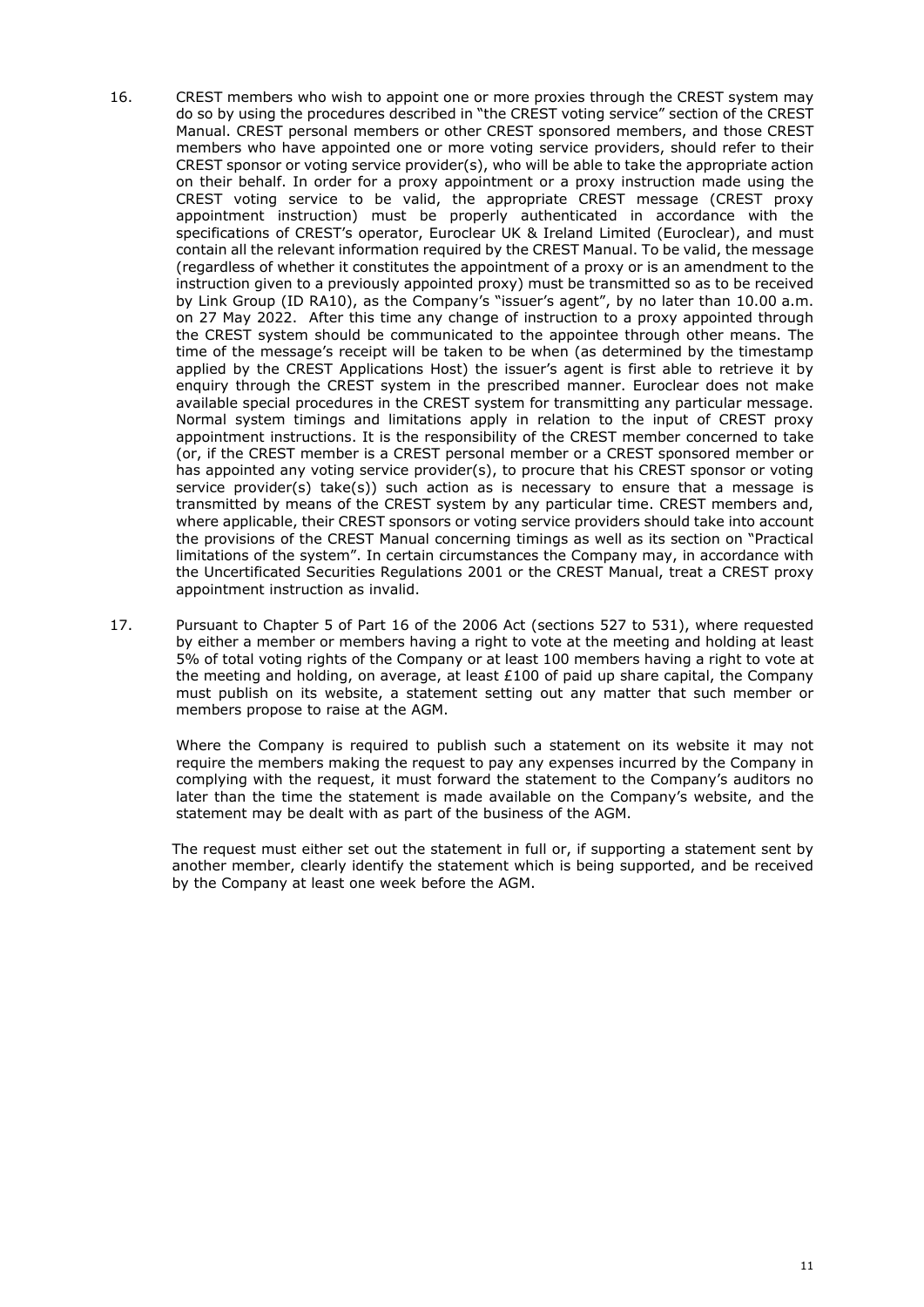# **Explanation of Resolutions**

# **Resolution 1 - Annual report**

The Directors of the Company are required by the 2006 Act to lay before Shareholders the accounts of the Company for the financial year ended 31 December 2021 (**"2021 Annual Report"**) together with the report of the Directors and the report of the Auditors of the Company on those accounts.

# **Resolution 2 - Remuneration report**

Section 439 of the 2006 Act requires companies such as ours, at each Accounts Meeting, to propose an ordinary resolution approving the Directors' Remuneration Report for the year. Resolution 2 will be proposed as an ordinary resolution for this purpose; a copy of the Directors' Remuneration Report is included in the 2021 Annual Report.

# **Resolution 3 – Dividend**

This resolution will give the Board the authority to pay the recommended final dividend of 2.5p per ordinary share in the Company in respect of the financial year ended 31 December 2021. If approved to be payable on 24 June 2022 to all shareholders who are on the register of members at close of business on 20 May 2022.

The Company will continue to offer shareholders the opportunity to use the cash dividend paid to purchase shares through its Dividend Reinvestment Plan ('DRIP') which is operated by Link Group. Shareholders who wish to join or cancel their participation in the DRIP before payment of the recommended final ordinary dividend must provide their instruction to Link Group no later than 5.00pm on 1 June 2022.

Subject to shareholder approval of the recommended final ordinary dividend, an entitlement notice in respect of the dividend paid and used to purchase shares under the DRIP will be dispatched by Link Group to shareholders participating in the DRIP.

# **Resolutions 4 and 5 – Re-appointment and remuneration of auditors**

The Company is required to appoint or re-appoint auditors at each general meeting at which its audited financial statements and reports are presented to Shareholders ("**Accounts Meeting**").

Resolution 4 authorises the re-appointment of BDO LLP as the auditors of the Company, to hold office until the next Accounts Meeting.

Resolution 5 authorises the Audit and Risk Committee of the Company to determine the auditors' remuneration.

# **Resolutions 6 to 13 – Re-election and election of Directors**

In line with the UK Corporate Governance Code 2018, each of the Directors shall retire from office at the 2022 AGM. All of the Directors will be standing for re-election at the 2022 AGM, apart from Ian Allan Bull, Deborah Lynn Sherry and Oliver Walter Laird who stand for election (this being the first AGM since their appointment to the Board).

Full biographies of all the Directors are set out at pages 17 – 20 of this document.

# **Resolutions 14 to 16 - Authority to allot shares and disapply pre-emption rights**

The 2006 Act provides that Directors shall only allot shares with the authority of Shareholders granted in a general meeting. The authority given to the Directors at the last AGM to allot (or issue) shares pursuant to section 551 of the 2006 Act expires on the date of the 2022 AGM.

Resolution 14 (i) will be proposed as an ordinary resolution for the renewal of the Directors' general authority to issue shares in the Company and to grant rights to subscribe for or to convert any security into shares in the Company up to an aggregate nominal amount of £6,532,328, representing approximately one third of the current issued share capital of the Company (excluding treasury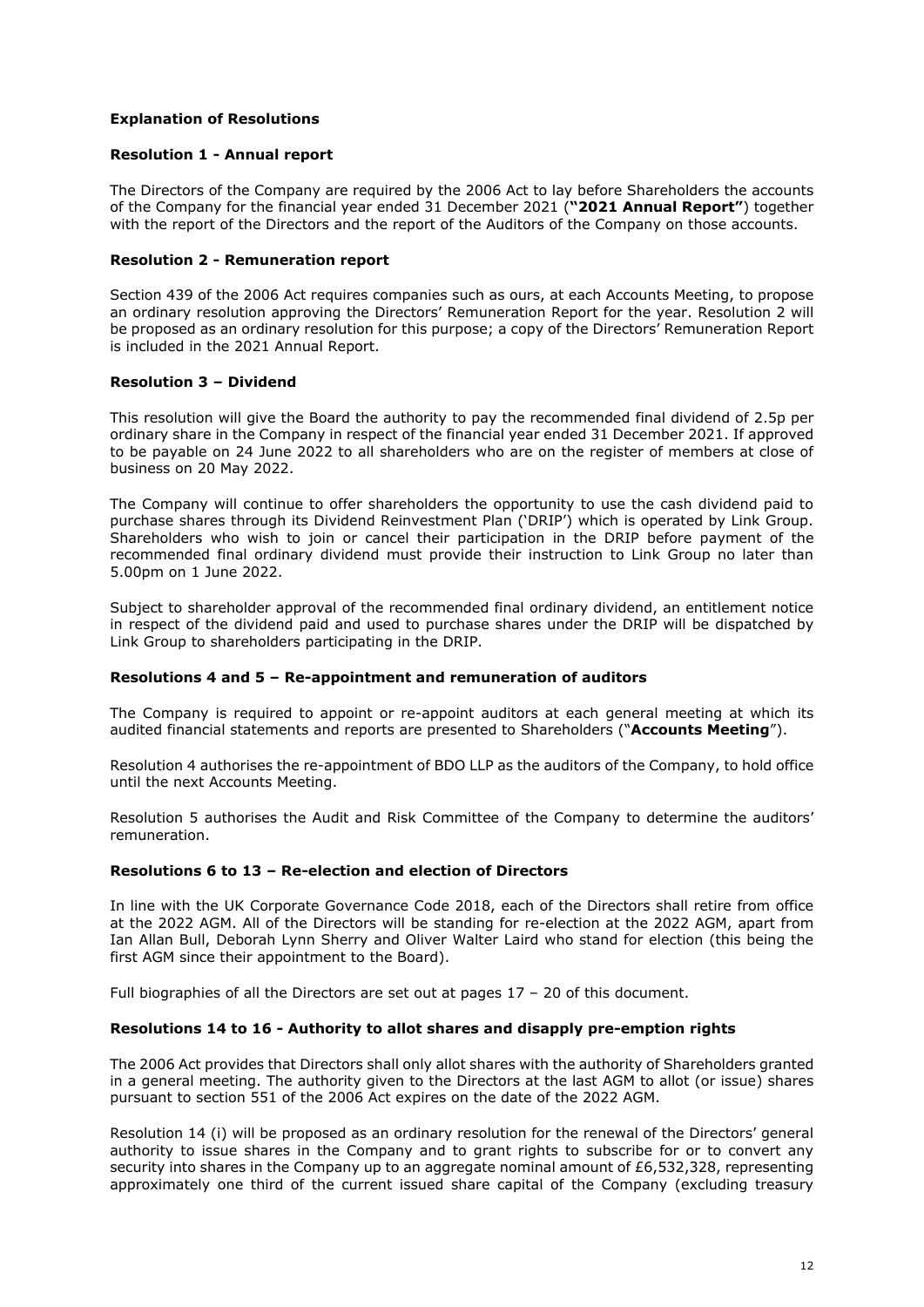shares). In addition, paragraph (ii) of resolution 14 seeks authority for the Directors to allot shares by way of a pre-emptive rights issue up to an aggregate nominal amount of £13,064,657, representing a two thirds of the current issued share capital of the Company (excluding treasury shares), and such amount to be reduced by any allotments or grants made under resolution 14 (i). The Directors have no present intention of exercising either of these authorities.

The Company held no shares in treasury as at 14 April 2022 being the last practicable date prior to publication of this document.

The 2006 Act also provides that any allotment of new shares for cash must be made pro rata to individual Shareholders' holdings, unless such provisions are disapplied under section 570 of the 2006 Act. The authority given to the Directors at the last annual general meeting to allot shares for cash pursuant to section 570 of the 2006 Act expires on the date of this year's AGM.

Resolution 15 will be proposed as a special resolution for the renewal of the Directors' authority to allot equity securities for cash, without first offering them to Shareholders pro rata to their holdings. This authority facilitates issues made by way of rights to Shareholders which are not strictly in accordance with section 561(1) of the 2006 Act, and authorises other allotments of up to a maximum aggregate nominal amount of £979,850 of shares, representing approximately 5% of the current issued ordinary share capital of the Company. This authority also allows the Directors, within the same aggregate limit, to sell for cash shares that may be held by the Company in treasury. The Directors have no present intention of exercising this authority.

Resolution 16 will be proposed as a special resolution. It will, in addition to any authority granted pursuant to resolution 15 above, give the Directors authority to allot equity securities free of preemption rights, up to a further maximum nominal value of £979,850, representing an additional 5% of the issued share capital, for transactions which the Board determines to be an acquisition or other specified capital investment.

The disapplication authority proposed by resolutions 15 and 16 is in line with institutional shareholder guidance, and in particular with the Pre-Emption Group's Statement of Principles (the "**Pre-Emption Principles**"). The Pre-Emption Principles were revised in 2015 to allow the authority for an issue of shares otherwise than in connection with a pre-emptive offer to be increased from 5% to 10% of the Company's issued ordinary share capital, provided that the Company confirms that it intends to use the additional 5% authority only in connection with an acquisition or specified capital investment. The Board therefore confirms, in accordance with the Pre-Emption Principles, that to the extent that the authority in paragraph (i) of resolution 16 is used for an issue of Ordinary Shares in addition to the amount referred to at paragraph (ii) of resolution 15, it intends that it will only be used in connection with an acquisition or specified capital investment which is announced contemporaneously with the issue, or which has taken place in the preceding six-month period and is disclosed in the announcement of the issue.

To reflect best practice, as set out in the Pre-Emption Group's monitoring report and template resolutions published in May 2016, resolutions 15 and 16 are proposed as two separate resolutions.

The Board also confirms, in accordance with the Pre-Emption Principles, that it does not intend to issue shares for cash representing more than 7.5% of the Company's issued ordinary share capital in any rolling three-year period other than to existing Shareholders, save as permitted in connection with an acquisition or specified capital investment as described above, without prior consultation with Shareholders.

The authorities granted under resolutions 14, 15 and 16 will expire at the next annual general meeting (or, if earlier, at the close of business on 31 May 2023).

# **Resolution 17 - Own share purchases**

Resolution 17 will be proposed as a special resolution for the renewal of the Company's authority to purchase its own shares in the market during the period until the next AGM of the Company for up to 39,193,973 Ordinary Shares, representing approximately 10% of the issued ordinary share capital of the Company. The price payable shall not be more than 5% above the average price of the middle market quotation as derived from the Daily Official List of London Stock Exchange plc for the Ordinary Shares for the five business days before the purchase is made and in any event not more than the higher of the price of the last independent trade and the highest current independent purchase bid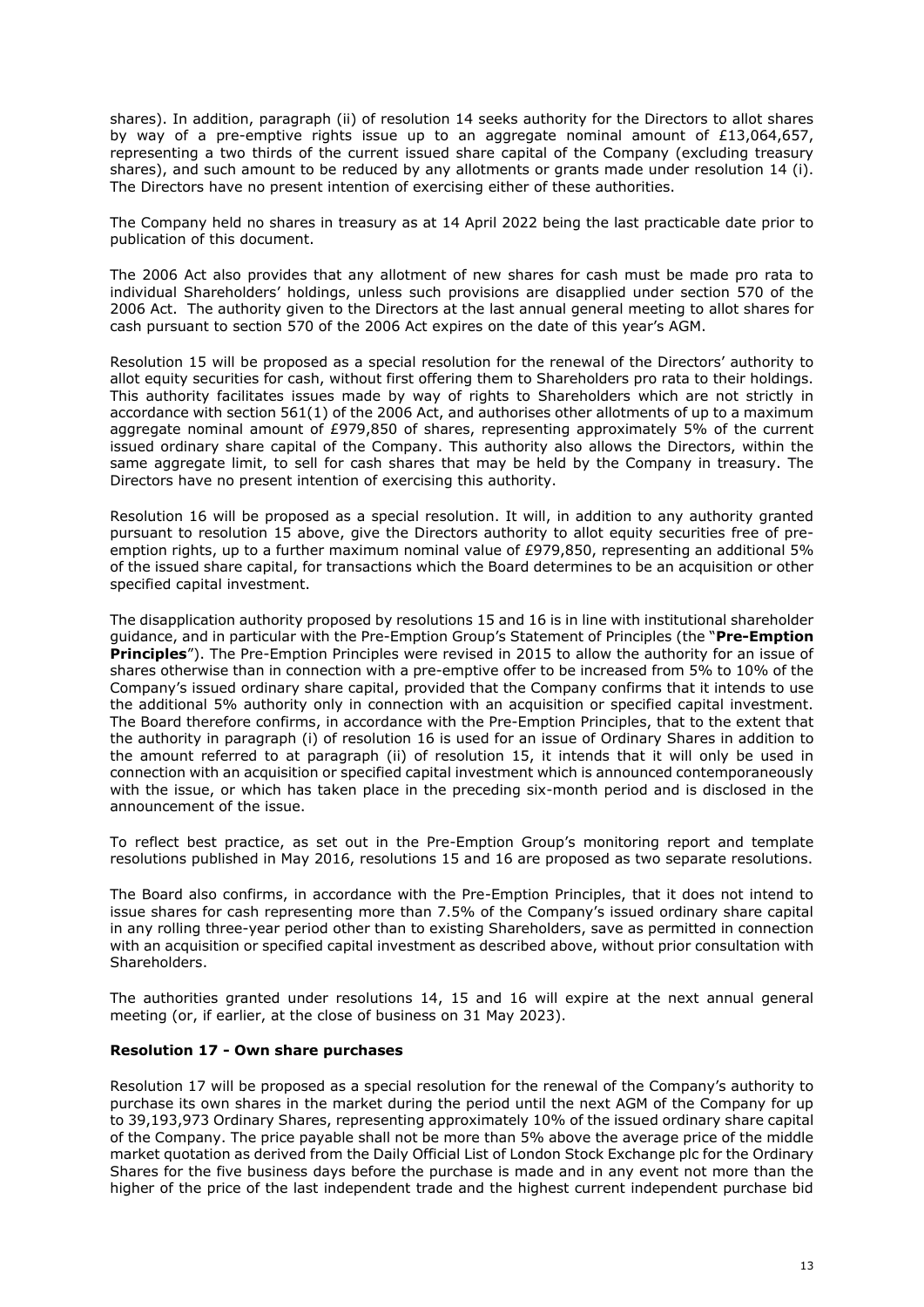on the trading venue where the purchase was carried out and not less than 5p per share, being the nominal value of the shares.

It is the Directors' intention only to exercise the authority to purchase the Company's shares where it would increase the earnings per share of those Ordinary Shares that are not re-purchased. This power will only be used if the Directors consider that to do so would be in the best interests of Shareholders generally. Save to the extent purchased pursuant to the regulations concerning treasury shares any Ordinary Shares purchased in this way will be cancelled and the number of shares in issue will be accordingly reduced. The Company may hold in treasury any of its own Ordinary Shares that it purchases pursuant to the relevant regulations and the authority conferred by this resolution. This would give the Company the ability to re-issue treasury shares quickly and cost effectively and would provide the Company with greater flexibility in the management of its capital base.

As at 14 April 2022 (the last practicable date prior to the publication of this document) there were options or rights outstanding to subscribe for a total of 10,621,174 Ordinary Shares in the Company. This represents 2.71% of the issued share capital of the Company (excluding treasury shares) at that date and 3.01% of the issued share capital of the Company (excluding treasury shares) if the authority sought by this resolution were to be exercised in full.

# **Resolution 18 - Calling general meetings on 14 clear days' notice**

Section 307A of the 2006 Act provides that a general meeting of companies such as ours, must be called by at least 21 days' notice but may be called by at least 14 days' notice if three conditions are met.

The three conditions are that:

- (a) the meeting is not an AGM;
- (b) the company offers "the facility for Shareholders to vote by electronic means accessible to all Shareholders". This condition is met if there is a facility to appoint a proxy by means of a website; and
- (c) Shareholders have approved the holding of general meetings on 14 clear days' notice by passing a special resolution at the previous AGM or at a general meeting held since then.

The Directors consider it desirable that they have the option to call general meetings of the Company, other than the AGM, on at least 14 clear days' notice if there are circumstances where that is appropriate. Resolution 18, which will be proposed as a special resolution, will implement this proposal and the authority of this resolution will expire at the end of the next AGM (or, if earlier, at the close of business on 31 May 2023).

# **Resolution 19 – Amending the Company's Articles of Association**

The Board proposes that the Company adopt new articles of association ("New Articles"), the principal changes of which from the existing articles of association are set out at (A) to (F) below.

The existing articles of association were adopted on 25 May 2017 and the New Articles are proposed with a view to updating the articles of association to reflect more modern practice, and to ensure that we are positioned to embrace technological advances to improve accessibility and participation at our meetings. The changes include (but are not limited to):

- (A) Gender neutral language: the New Articles are more gender neutral and succinct, for example "his" or "her" being amended to "their";
- (B) Hybrid meetings: the New Articles better cater for hybrid meetings, being a meeting which has the facilities for shareholders to attend both in a physical place and via electronic platforms. The Directors consider that the Company should properly have the ability to convene hybrid meetings should the circumstances require this;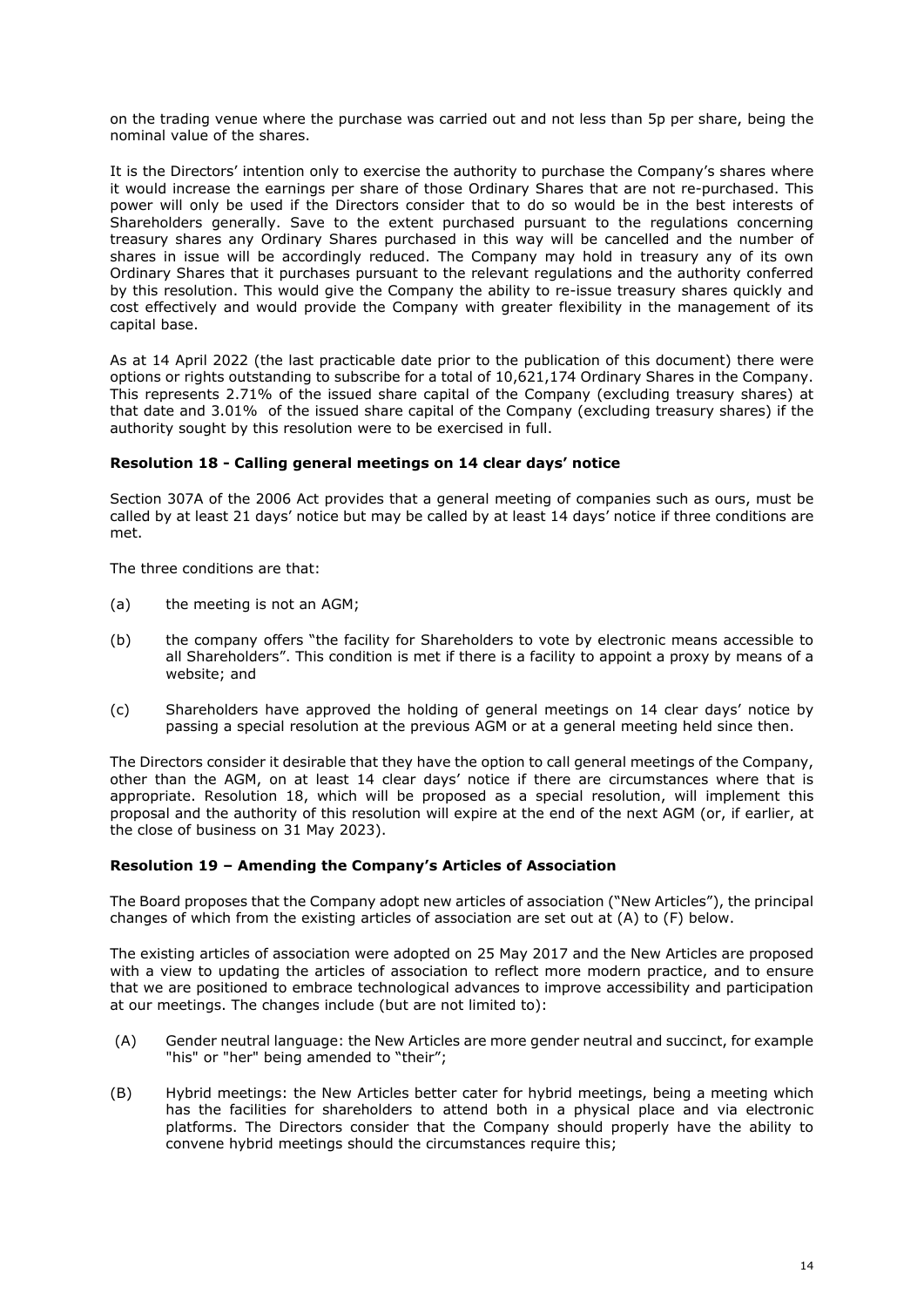- (C) Postponement/change of place, time, and or date of general meeting: in line with current market practice, the New Articles provide flexibility to permit the notice of any change or postponement to a general meeting to be advertised in the manner that the directors (in their discretion) decide, rather than be advertised in two national newspapers in the United Kingdom (as required by the current articles).
- (D) Quorum: the quorum required for a general meeting has been amended to two; and
- (E) Payment of dividends: the New Articles give the Directors more flexibility to determine the appropriate method(s) by which the Company pays dividends to shareholders. This flexibility will help the directors take account of developments in market practice and keep down the administrative cost of making payments.
- (F) Retirement of directors: the New Articles provide for all Directors to retire annually (and be eligible for re-election), in line with the UK Corporate Governance Code 2018.
- (G) Fees paid to Directors: the New Articles increase the aggregate fees that the Company may pay to the Directors for their services as Directors from £600,000 per annum to £800,000 per annum. This change has been made to provide greater flexibility in attracting and retaining high quality talent at Board level and allowing capacity to increase the number of Directors if felt appropriate.

A copy of the New Articles (highlighting the proposed changes) will be available to view on the National Storage Mechanism at<https://data.fca.org.uk/#/nsm/nationalstoragemechanism> from the date of posting the Notice of AGM, being 25 April 2022.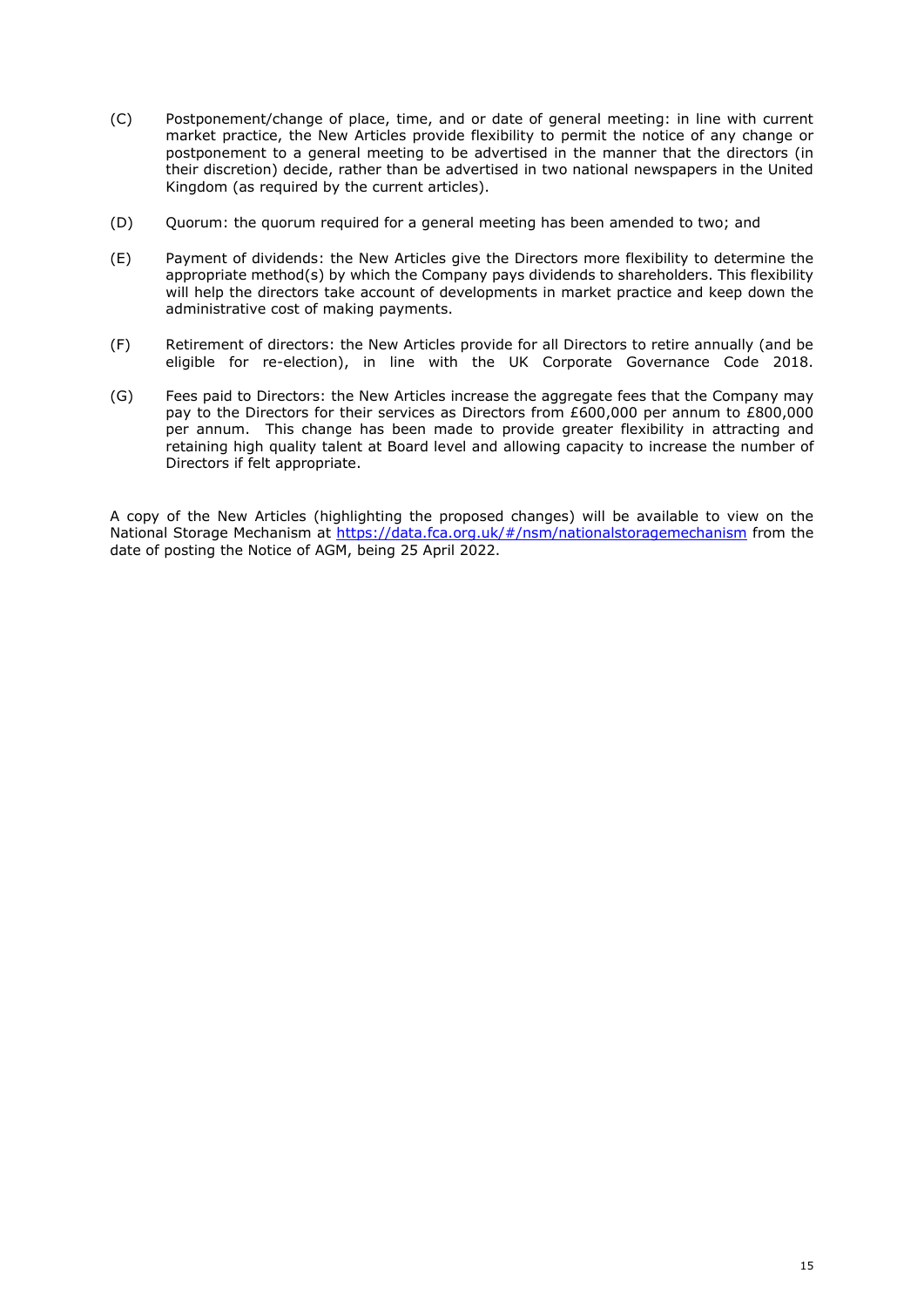# **Part III – Definitions**

**"2006 Act"** means the Companies Act 2006

**"2021 Accounts"** means the Annual Report and Accounts of the Company for the financial year ended 31 December 2021

**"Accounts Meeting**" means the general meeting at which the Company's audited financial statements and reports are presented to Shareholders

**"AGM"** means the 2021 annual general meeting of the Company

**"Board"** means the board of Directors of the Company

**"Company"** means Lookers plc

**"CREST"** means the paperless settlement procedure operated by Euroclear enabling system securities to be evidenced otherwise than by certificates and transferred otherwise than by written instrument

**"CREST Manual"** means the rules governing the operation of CREST as published by Euroclear

**"Directors"** means the directors of the Company

**"Financial Conduct Authority"** or **"FCA"** means the Financial Conduct Authority of the United Kingdom

**"Form of Proxy"** means the form of proxy enclosed with this document for use by Shareholders in connection with the AGM

**"FSMA"** means the Financial Services and Markets Act 2000, as amended

**"Group"** means the Company and each of its subsidiaries, as such term is defined is section 1159 of the 2006 Act

**"Listing Rules"** means the listing rules made by the FCA under Part VI of FSMA (as set out in the FCA Handbook), as amended

**"Notes"** means the notes to the Notice, set out on pages 9 to 15 of Part II of this document

**"Notice"** means the Notice of 2021 AGM set out in Part II of this document

**"Ordinary Shares"** means the ordinary shares of 5p each in the capital of the Company

**"Shareholders"** means the shareholders of the Company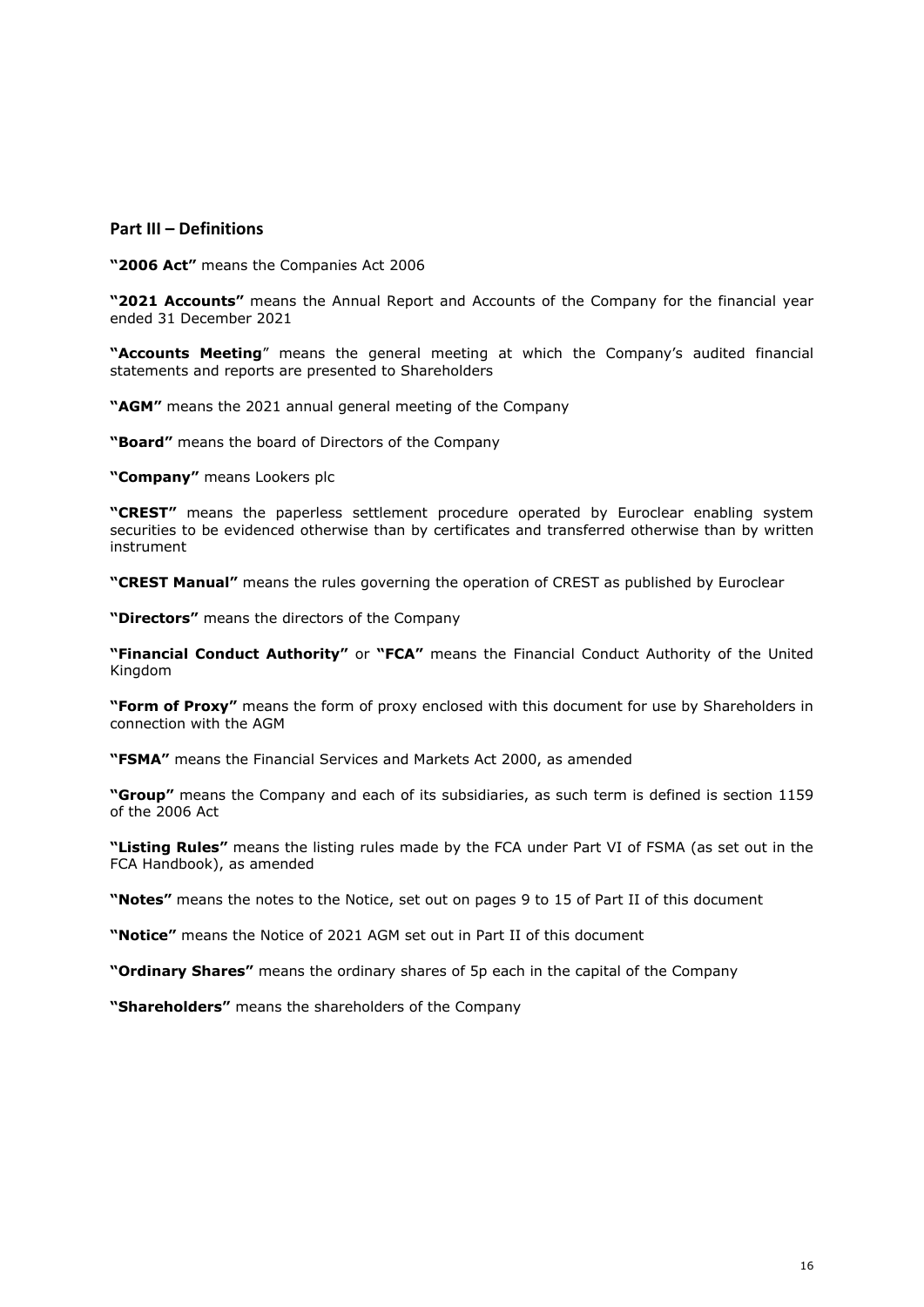# **Directors' biographies**

*Ian Bull, Chair* **Appointed**: October 2021 **Membership**: PLC (Chair), NomCo (Chair), RemCo **Skills and Experience:**

- Wealth of board governance experience, at both non-executive and executive level
- Experienced finance and strategy specialist.
- Fellow of the Chartered Institute of Management Accountants

Ian has over 30 years' business and financial experience with leading consumer facing businesses. He has long-standing plc experience and a deep understanding of shareholders and capital markets gained from a variety of roles throughout his career, including CFO at Parkdean Holidays Ltd and, prior to that, CFO at Ladbrokes plc and Greene King plc. Earlier in his career, he held a variety of financial and operational roles with BT Group plc, Walt Disney Co and Whitbread plc.

His listed company experience and understanding of the impacts and opportunities to the Group are also key to how we move forwards to ensure the long-term sustainability of the Group.

# **External Appointments:**

- Senior independent director and non-executive director at Domino's Pizza Group Plc
- Non-executive director and chair of the audit and risk committee at Dunelm Group Plc

*Robin Churchouse, Independent Non-Executive Director and Chair of Audit and Risk Committee* **Appointed**: December 2020

**Membership**: PLC, LMGL, ARC (Chair), NomCo, RemCo

# **Skills and Experience:**

• Qualified chartered accountant and experienced chief financial officer, with a background in risk and operations management

• Extensive financial services regulatory experience, alongside a track record in mergers and acquisitions and strategic consulting

Robin has over 30 years' financial services experience in leading and advising finance, risk, operational and strategic teams in a wide range of regulated financial services organisations. Most recently, he was chief financial officer of Yorkshire Building Society, having held a variety of senior executive roles there after working as finance and commercial director for a number of mortgage servicing companies, and as both a strategy consultant and financial services regulator. Robin graduated in law at Cambridge and qualified as a chartered accountant with Price Waterhouse. Robin's experience as an accountant and his strong professional and financial services background are key attributes to the long-term sustainability of the Group.

# **External Appointments:**

•Non-executive director and chair of the audit committee at Belmont Green Financial Limited •Senior independent director, non-executive director and chair of the risk and remuneration committees at Bank North Limited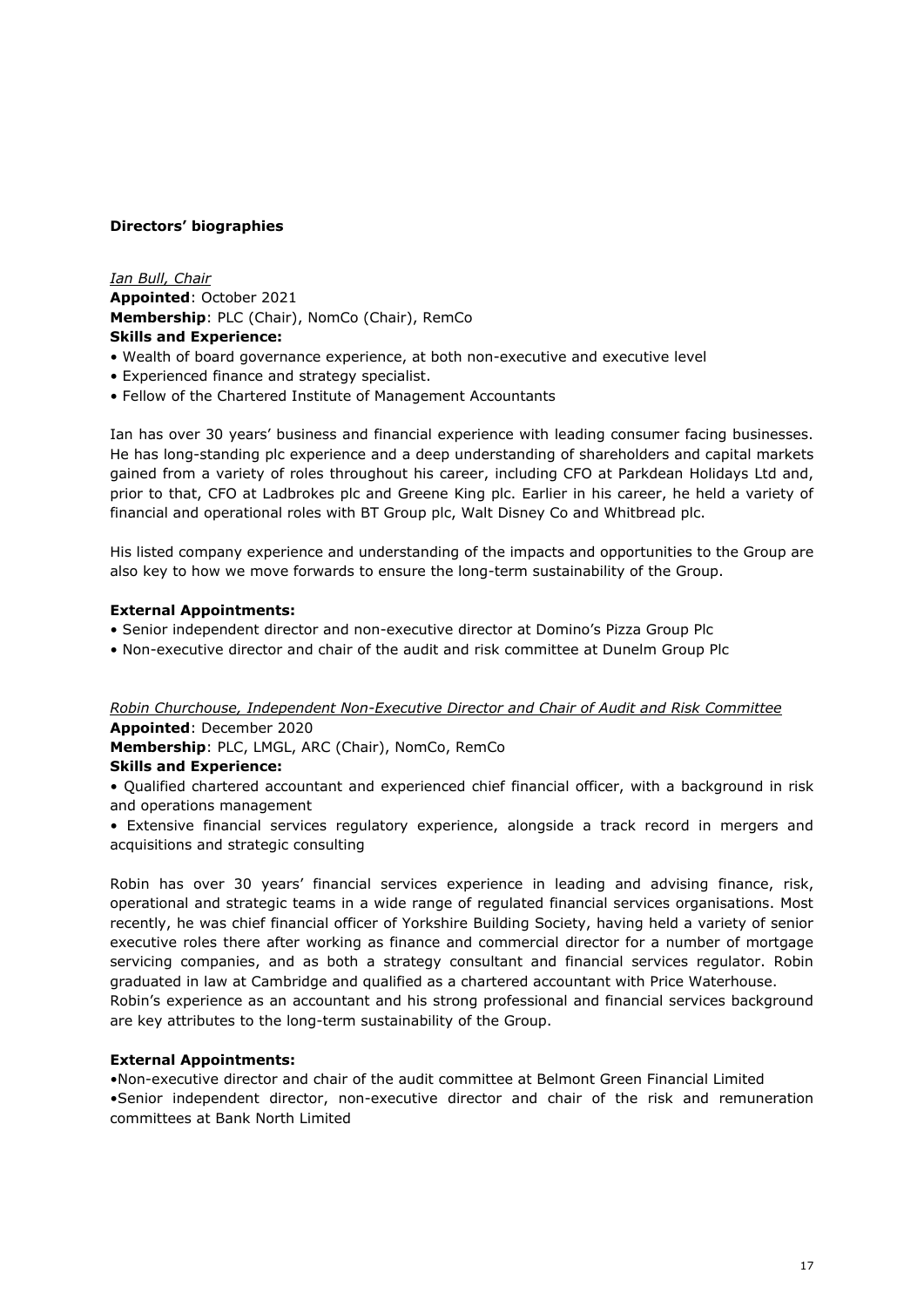# *Oliver Laird, Chief Financial Officer* **Appointed**: November 2021 **Membership**: PLC, LMGL, ExCo **Skills and Experience:**

- Fellow of Chartered Institute of Management Accountants
- Substantial plc experience

Oliver is an experienced chief financial officer, having worked across a range of public and private businesses. Prior to his appointment with Lookers, he held the role of CFO at CPP Group plc, a listed multinational financial services business. Previously, he was finance director of the firstdirect division of HSBC, Cooperative Insurance and UK General Insurance Limited.

Oliver has gained an extensive level of knowledge about the Group in a very short space of time and is already making a significant contribution to how the Group, including its financial management, evolves, which is key to the long-term sustainability of the Group.

# **External Appointments:**

- Non-executive director of Leeds University Union
- Non-executive director of Beverly Building Society
- Trustee of St Anne's Community Service

*Duncan McPhee, Chief Operating Officer* **Appointed**: January 2021 **Membership**: PLC, LMGL, ExCo, OpsCo **Skills and Experience:**

• 27 years' retail operations experience

Duncan has extensive experience in the motor retail industry including spending the last 13 years at Lookers in a number of senior management roles, 9 years of which were at Franchise Director level, then Chief Retail Operations Officer with responsibility for the dealership portfolio, customer experience and OEM Brand Partners relationships, before being promoted to his current role in January 2021. Before joining Lookers, he spent 10 years with Arnold Clark in Scotland, including five years as general manager.

Duncan's deep sector expertise and insight is of paramount importance to the Board. His strategic thought, customer centric mindset and pragmatic approach are a real asset to the long-term sustainability of the Group.

# **External Appointments:**

• Director of Bryn Edwin Management Company Limited

*Victoria Mitchell, Independent Non-Executive Director, Chair of Lookers Motor Group Limited and Interim Chair of Remuneration Committee* **Appointed:** December 2019

**Membership**: LMGL (Chair), ARC, NomCo, RemCo (Interim Chair)

#### **Skills and Experience**

- Experienced chief operating officer
- Strong risk and legal experience

Victoria has a 30-year history of working in the financial services industry. She is skilled in financial services and risk management.

Victoria was formerly Chief Operating Officer of Capital One (Europe) plc after previously holding the positions of Chief Risk Officer and Chief Legal Counsel.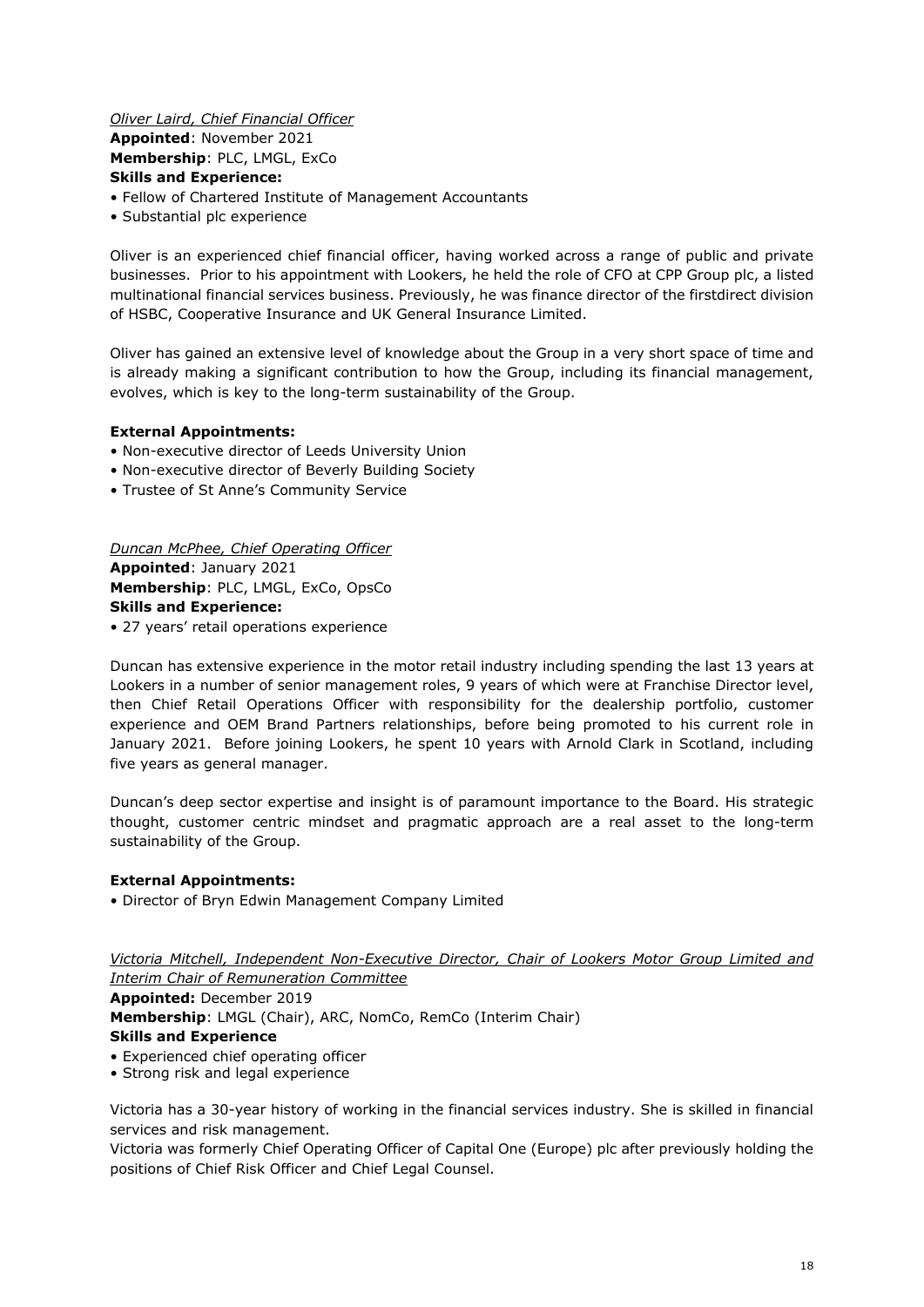As well as her legal background, Victoria also brings board experience across operations and risk within the financial services sector. Victoria's deep regulatory experience and understanding of regulation and risk in the financial services sector is of the upmost importance to the long-term sustainability of the Group given its current challenges.

# **External Appointments:**

- Non-executive director of The West Bromwich Building Society
- Non-executive director of N. Brown Group plc

*Mark Raban, Chief Executive Officer*

**Appointed:** July 2019 (CFO) (February 2020 (CEO)) **Membership:** Plc, LMGL, ExCo, OpsCo **Skills and Experience**

- 30 years' retail experience
- Significant experience with acquisitions, integration and disposals

Mark has 30 years' retail experience including finance and acquisitions director at Inchcape Retail Limited, finance & commercial director at Care UK and finance director at Selfridges. Mark played a significant role in the IPO of Marshall Motor Holdings and its subsequent growth in his role as chief financial officer. Mark has significant finance experience including financial planning and analysis; business development initiatives and project management; working capital improvement, cash management and debt financing; turnaround and performance improvement.

Mark's deep sector knowledge, alongside his strong finance and transformation background, makes him a strong and invaluable Group Chief Executive Officer and key to the long-term sustainability of the Group.

# **External Appointments:**

• Director, Precise Finance Limited

*Deborah Lynn Sherry, Independent Non-Executive Director*

**Appointed**: 6 April 2022 **Membership**: PLC, ARC, NomCo, RemCo

# **Skills and Experience:**

- Technology and digital specialist
- Senior technology and commercial roles
- Direct exposure to OEM and industrial clients

Deborah is a highly experienced technology and digital specialist, having held senior executive positions at leading technology companies around the world for over 20 years. Deborah's career has included senior technology and commercial roles at France Telecom, Google, GE and Amazon. She was, until January 2022, an Executive Director, in the role of Chief Commercial Officer at Future PLC. Deborah is passionate about bringing change to business and society through technology and in 2018 was listed as one of 21 women making an impact on Industrial IOT. In 2019 she was awarded the Freedom of the City of London (keys to the City) for her corporate achievements and diversity work and is passionate about supporting diversity in the workforce and society.

Deborah's in-depth understanding of how the use of technology along with transformation projects will impact our customer and partner relationships is invaluable to the long term-sustainability of the Group and achieving our strategy.

# **External Appointments**

- •Trustee of The Garden Village (Woldingham) Peace Centre
- •Councillor and chair of Woldingham Parish Council